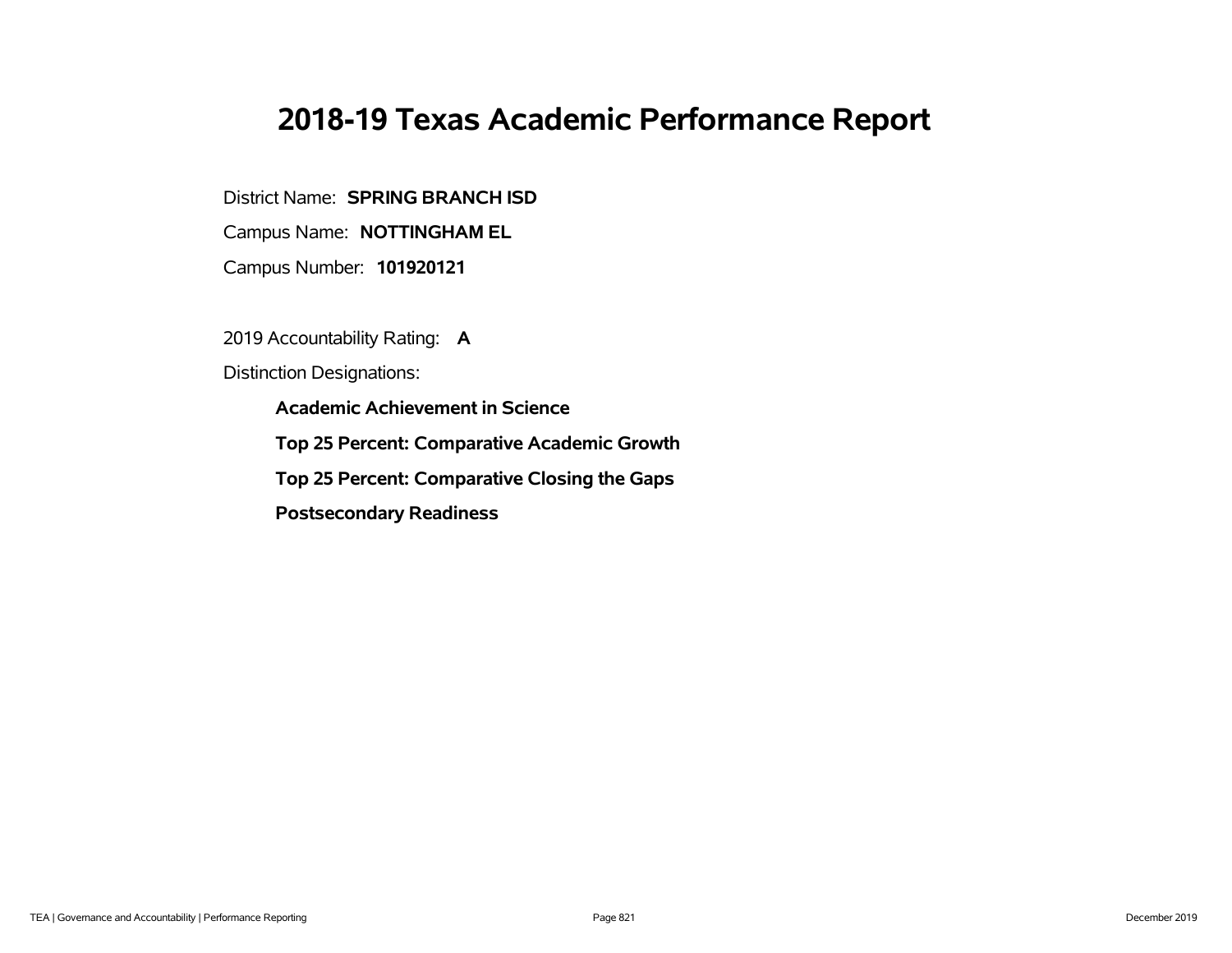This page is intentionally blank.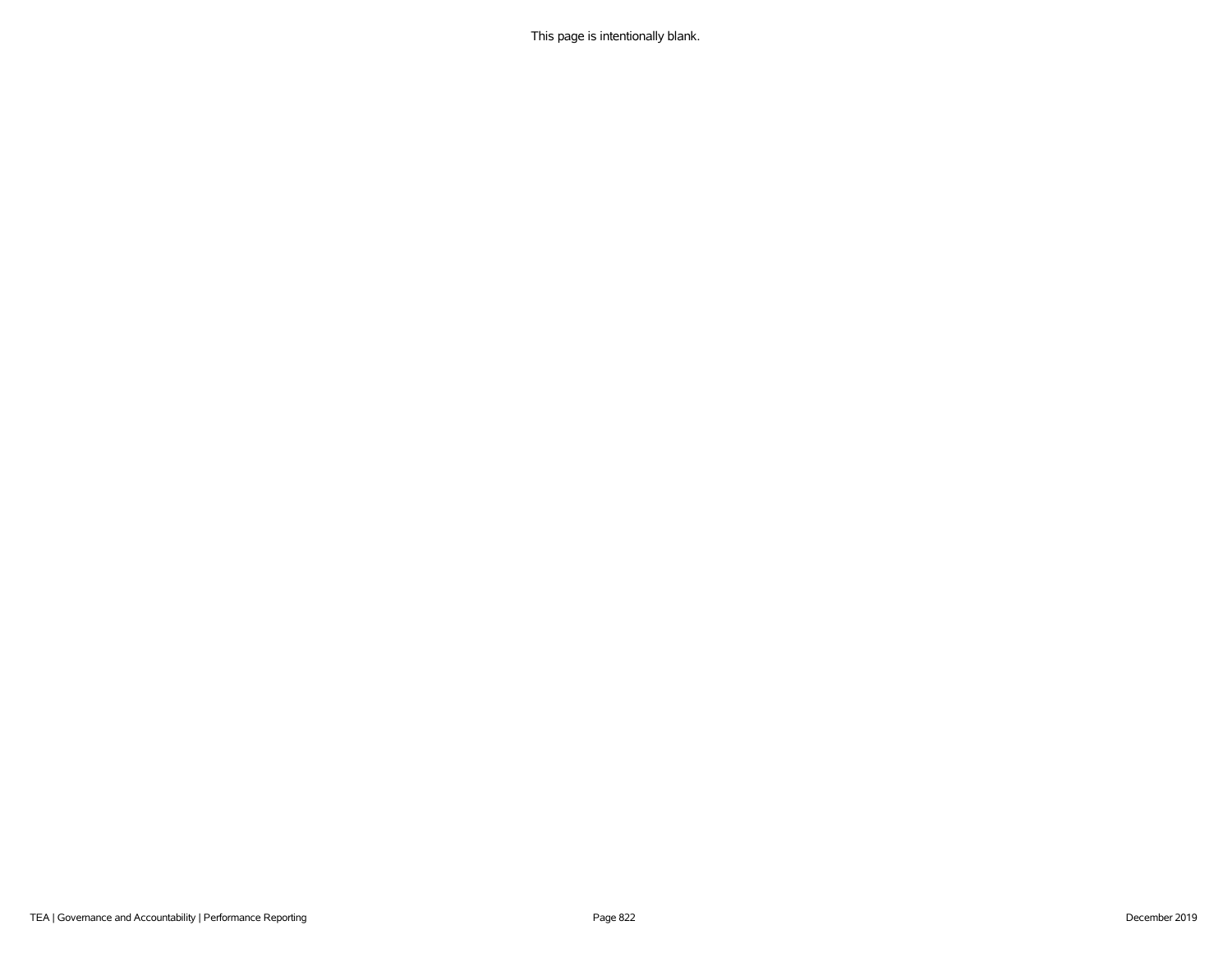Campus Name: NOTTINGHAM EL **2018-19 Campus STAAR Performance** Grade Span: PK - 05<br>Campus Number: 101920121<br>School Type: Elementary Campus Number: 101920121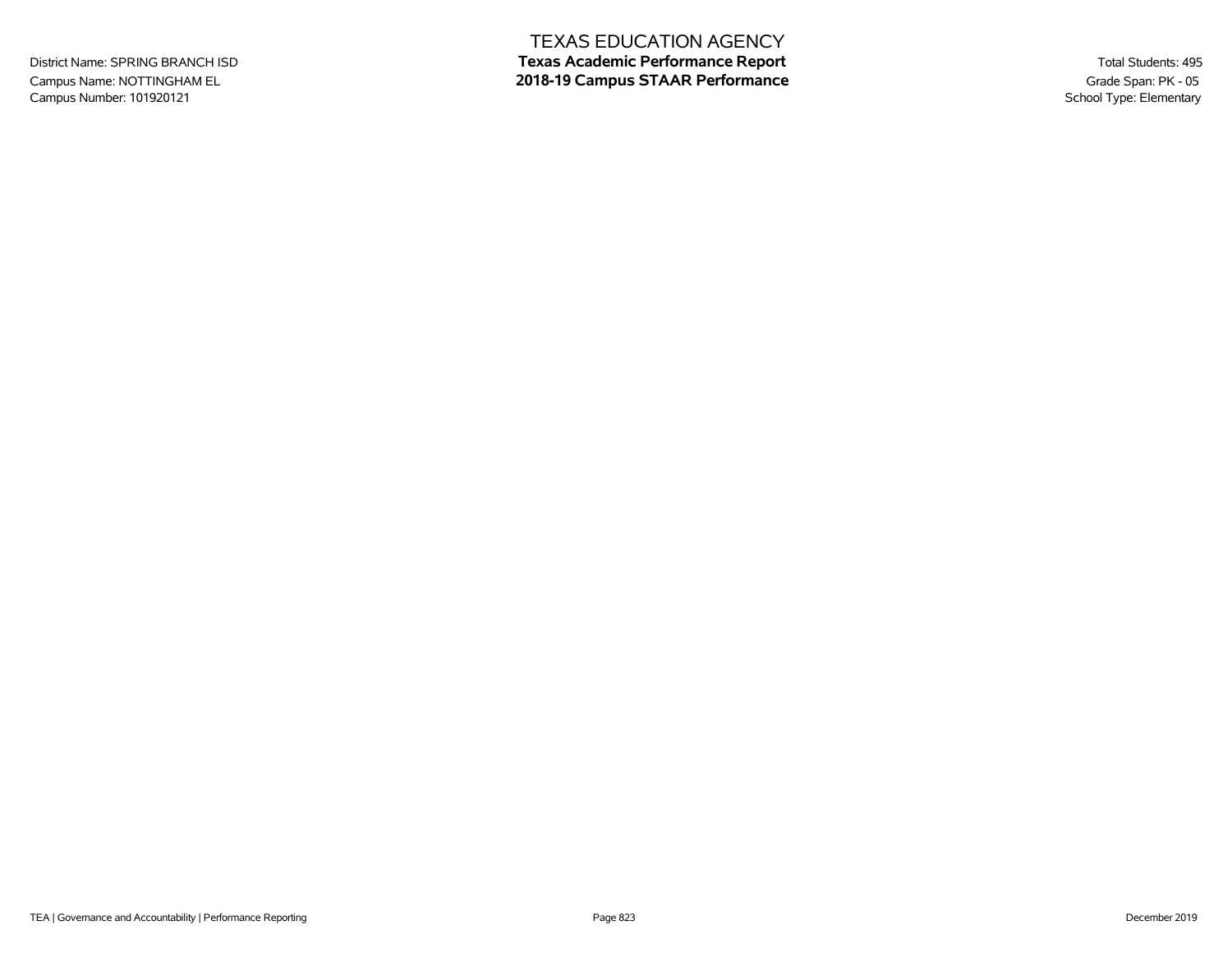Campus Name: NOTTINGHAM EL **2018-19 Campus STAAR Performance** Grade Span: PK - 05<br>Campus Number: 101920121<br>School Type: Elementary Campus Number: 101920121

|                                                                         |              |            |            |            |                          |                |            |                          |                  |                          |                  |                |                |                 | Non-            |            | EL                |
|-------------------------------------------------------------------------|--------------|------------|------------|------------|--------------------------|----------------|------------|--------------------------|------------------|--------------------------|------------------|----------------|----------------|-----------------|-----------------|------------|-------------------|
|                                                                         |              |            |            |            |                          |                |            |                          |                  |                          |                  | Two or Special | <b>Special</b> | Continu-        | Continu-        |            | (Current          |
|                                                                         |              |            |            |            | African                  |                |            | American                 |                  | <b>Pacific</b>           | <b>More</b>      | Ed             | Ed             | ously           | ously           | Econ       | &                 |
|                                                                         |              | State      |            |            | District Campus American | Hispanic White |            | Indian                   | Asian            | <b>Islander</b>          | Races            | (Current)      | (Former)       | <b>Enrolled</b> | <b>Enrolled</b> |            | Disadv Monitored) |
| STAAR Performance Rates by Tested Grade, Subject, and Performance Level |              |            |            |            |                          |                |            |                          |                  |                          |                  |                |                |                 |                 |            |                   |
| Grade 3 Reading                                                         |              |            |            |            |                          |                |            |                          |                  |                          |                  |                |                |                 |                 |            |                   |
| At Approaches Grade Level or                                            |              |            |            |            |                          |                |            |                          |                  |                          |                  |                |                |                 |                 |            |                   |
| Above                                                                   | 2019<br>2018 | 76%<br>77% | 74%<br>73% | 86%<br>84% | 63%<br>71%               | 83%<br>75%     | 89%<br>87% |                          | $\ast$           |                          | 100%<br>$\ast$   | 73%<br>$\ast$  |                | 87%<br>89%      | 84%<br>76%      | 80%<br>67% | 80%<br>46%        |
| At Meets Grade Level or Above                                           | 2019<br>2018 | 45%<br>43% | 46%<br>44% | 56%<br>66% | 25%<br>29%               | 52%<br>50%     | 66%<br>84% |                          | $\ast$           |                          | 60%<br>$\ast$    | 45%<br>$\ast$  | $\ast$         | 54%<br>71%      | 60%<br>59%      | 44%<br>43% | 20%<br>31%        |
| At Masters Grade Level                                                  | 2019<br>2018 | 27%<br>25% | 29%<br>26% | 36%<br>39% | 25%<br>$0\%$             | 13%<br>19%     | 53%<br>55% |                          | $\ast$<br>$\ast$ | $\overline{\phantom{a}}$ | 40%<br>*         | 9%<br>∗        | $\ast$         | 35%<br>50%      | 40%<br>24%      | 16%<br>17% | 10%<br>8%         |
| Grade 3 Mathematics                                                     |              |            |            |            |                          |                |            |                          |                  |                          |                  |                |                |                 |                 |            |                   |
| At Approaches Grade Level or                                            |              |            |            |            |                          |                |            |                          |                  |                          |                  |                |                |                 |                 |            |                   |
| Above                                                                   | 2019         | 79%        | 78%        | 86%        | 63%                      | 87%            | 92%        |                          |                  |                          | 60%              | 82%            |                | 86%             | 84%             | 72%        | 90%               |
|                                                                         | 2018         | 78%        | 75%        | 83%        | 71%                      | 79%            | 89%        |                          | $\ast$           |                          | $\ast$           | $\ast$         |                | 83%             | 83%             | 67%        | 56%               |
| At Meets Grade Level or Above                                           | 2019         | 49%        | 49%        | 61%        | 38%                      | 48%            | 70%        |                          | $\ast$           |                          | 60%<br>$\ast$    | 64%<br>$\ast$  |                | 59%             | 64%             | 36%        | 50%               |
| At Masters Grade Level                                                  | 2018<br>2019 | 47%<br>25% | 46%<br>26% | 59%<br>39% | 29%<br>13%               | 37%<br>30%     | 74%<br>46% |                          | $\ast$           | $\blacksquare$           | 40%              | 36%            | $\ast$         | 60%<br>41%      | 57%<br>36%      | 48%<br>16% | 44%<br>30%        |
|                                                                         | 2018         | 23%        | 23%        | 37%        | 14%                      | 21%            | 50%        |                          | $\ast$           |                          |                  |                |                | 43%             | 30%             | 33%        | 25%               |
| Grade 4 Reading                                                         |              |            |            |            |                          |                |            |                          |                  |                          |                  |                |                |                 |                 |            |                   |
| At Approaches Grade Level or                                            |              |            |            |            |                          |                |            |                          |                  |                          |                  |                |                |                 |                 |            |                   |
| Above                                                                   | 2019         | 75%        | 69%        | 83%        | 33%                      | 74%            | 95%        |                          | ∗                |                          |                  | 57%            |                | 82%             | 84%             | 67%        | 73%               |
|                                                                         | 2018         | 73%        | 70%        | 71%        | 50%                      | 68%            | 76%        |                          | 88%<br>$\ast$    |                          |                  | 78%            |                | 79%             | 63%             | 54%        | 47%               |
| At Meets Grade Level or Above                                           | 2019<br>2018 | 44%<br>46% | 44%<br>43% | 60%<br>51% | 17%<br>29%               | 58%<br>37%     | 74%<br>64% | $\blacksquare$           | 63%              | $\blacksquare$           | $\ast$           | 14%<br>67%     |                | 67%<br>60%      | 52%<br>40%      | 46%<br>33% | 53%<br>32%        |
| At Masters Grade Level                                                  | 2019         | 22%        | 24%        | 36%        | 17%                      | 32%            | 45%        |                          | $\ast$           | $\overline{a}$           | $\ast$           | 14%            |                | 46%             | 23%             | 29%        | 27%               |
|                                                                         | 2018         | 24%        | 25%        | 32%        | 21%                      | 16%            | 45%        |                          | 38%              |                          | $\ast$           | 44%            | $\ast$         | 40%             | 23%             | 28%        | 26%               |
| Grade 4 Mathematics                                                     |              |            |            |            |                          |                |            |                          |                  |                          |                  |                |                |                 |                 |            |                   |
| At Approaches Grade Level or                                            |              |            |            |            |                          |                |            |                          |                  |                          |                  |                |                |                 |                 |            |                   |
| Above                                                                   | 2019         | 75%        | 72%        | 87%        | 50%                      | 84%            | 97%        |                          | $\ast$           |                          |                  | 86%            |                | 88%             | 87%             | 71%        | 71%               |
|                                                                         | 2018         | 78%        | 75%        | 70%        | 40%                      | 68%            | 79%        | $\overline{\phantom{a}}$ | 89%              | $\overline{\phantom{a}}$ |                  | 73%            |                | 77%             | 61%             | 50%        | 50%               |
| At Meets Grade Level or Above                                           | 2019         | 48%        | 49%        | 69%        | 17%                      | 58%            | 84%        |                          | $\ast$           |                          |                  | 43%            |                | 68%             | 70%             | 50%        | 64%               |
|                                                                         | 2018         | 49%        | 46%        | 50%        | 20%                      | 53%            | 56%        | $\overline{\phantom{a}}$ | 78%              | $\overline{\phantom{a}}$ | $\ast$<br>$\ast$ | 64%            |                | 64%             | 33%             | 36%        | 40%               |
| At Masters Grade Level                                                  | 2019<br>2018 | 28%<br>27% | 33%<br>27% | 47%<br>29% | 17%<br>7%                | 47%<br>16%     | 53%<br>38% |                          | $\ast$<br>56%    | $\overline{a}$           |                  | 14%<br>27%     |                | 45%<br>36%      | 50%<br>19%      | 38%<br>17% | 43%<br>25%        |
| Grade 4 Writing                                                         |              |            |            |            |                          |                |            |                          |                  |                          |                  |                |                |                 |                 |            |                   |
| At Approaches Grade Level or                                            |              |            |            |            |                          |                |            |                          |                  |                          |                  |                |                |                 |                 |            |                   |
| Above                                                                   | 2019         | 67%        | 65%        | 78%        | 33%                      | 63%            | 92%        |                          | $\ast$           |                          |                  | 43%            |                | 84%             | 71%             | 52%        | 46%               |
|                                                                         | 2018         | 63%        | 61%        | 60%        | 19%                      | 63%            | 71%        |                          | 78%              |                          |                  | 64%            |                | 69%             | 49%             | 40%        | 40%               |
| At Meets Grade Level or Above                                           | 2019         | 35%        | 37%        | 47%        | 17%                      | 37%            | 59%        |                          | $\ast$           | $\overline{a}$           |                  | 14%            |                | 54%             | 39%             | 30%        | 38%               |
|                                                                         | 2018         | 39%        | 40%        | 39%        | 19%                      | 32%            | 50%        |                          | 67%              | $\overline{\phantom{a}}$ | $\ast$           | 45%            |                | 44%             | 32%             | 35%        | 35%               |
| At Masters Grade Level                                                  | 2019         | 11%        | 13%        | 16%        | 17%                      | 11%            | 22%        |                          | $\ast$           | $\overline{a}$           | $\ast$<br>$\ast$ | 14%            |                | 19%             | 13%             | 9%         | 15%               |
|                                                                         | 2018         | 11%        | 13%        | 18%        | 13%                      | 16%            | 21%        |                          | 33%              | $\overline{a}$           |                  | 27%            |                | 24%             | 11%             | 16%        | 20%               |
| Grade 5 Reading^                                                        |              |            |            |            |                          |                |            |                          |                  |                          |                  |                |                |                 |                 |            |                   |
| At Approaches Grade Level or                                            |              |            |            |            |                          |                |            |                          |                  |                          |                  |                |                |                 |                 |            |                   |
| Above                                                                   | 2019         | 86%        | 83%        | 90%        | 83%                      | 79%            | 100%       |                          | 90%              |                          |                  | 79%            |                | 89%             | 93%             | 76%        | 87%               |
|                                                                         | 2018         | 84%        | 77%        | 85%        | 92%                      | 77%            | 84%        |                          | 100%             | $\blacksquare$           |                  | 67%            |                | 84%             | 85%             | 79%        | 63%               |
| At Meets Grade Level or Above                                           | 2019         | 54%        | 54%        | 66%        | 50%                      | 63%            | 83%        |                          | 40%              |                          |                  | 64%            |                | 64%             | 69%             | 48%        | 40%               |
|                                                                         | 2018         | 54%        | 51%        | 65%        | 67%                      | 59%            | 68%        |                          | 60%              |                          | $\ast$           | 50%            |                | 66%             | 65%             | 60%        | 31%               |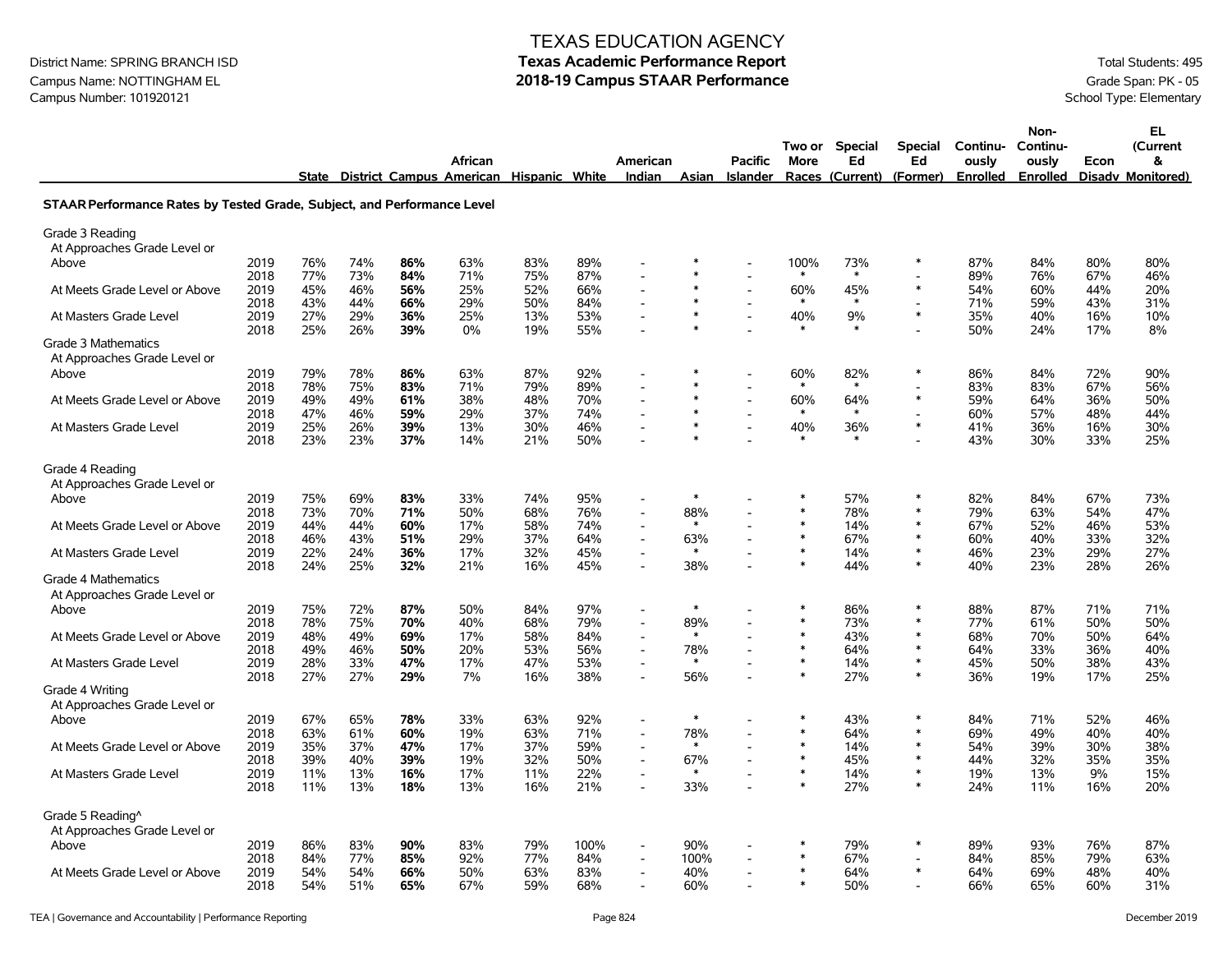## District Name: SPRING BRANCH ISD **Texas Academic Performance Report** Total Students: 495

Campus Name: NOTTINGHAM EL **2018-19 Campus STAAR Performance** Grade Span: PK - 05<br>Campus Number: 101920121<br>School Type: Elementary Campus Number: 101920121

|                                  |              |            |                 |            |                                 |            |            |                          |                                    |                          |                  |                |                          |                 | Non-            |               | EL         |
|----------------------------------|--------------|------------|-----------------|------------|---------------------------------|------------|------------|--------------------------|------------------------------------|--------------------------|------------------|----------------|--------------------------|-----------------|-----------------|---------------|------------|
|                                  |              |            |                 |            |                                 |            |            |                          |                                    |                          | Two or           | <b>Special</b> | Special                  | Continu-        | Continu-        |               | (Current   |
|                                  |              |            |                 |            | <b>African</b>                  |            |            | American                 |                                    | <b>Pacific</b>           | <b>More</b>      | Ed             | Ed                       | ously           | ously           | Econ          | &          |
|                                  |              | State      | <b>District</b> |            | <b>Campus American Hispanic</b> |            | White      | Indian                   | Asian                              | <b>Islander</b>          | Races            | (Current)      | (Former)                 | <b>Enrolled</b> | <b>Enrolled</b> | <b>Disadv</b> | Monitored) |
| At Masters Grade Level           | 2019<br>2018 | 29%<br>26% | 32%<br>26%      | 45%<br>35% | 33%<br>17%                      | 42%<br>27% | 59%<br>44% | $\overline{\phantom{a}}$ | 20%<br>60%                         | $\overline{a}$           | $\ast$           | 36%<br>17%     | $\ast$<br>$\overline{a}$ | 45%<br>41%      | 45%<br>29%      | 28%<br>30%    | 27%<br>19% |
| Grade 5 Mathematics <sup>^</sup> |              |            |                 |            |                                 |            |            |                          |                                    |                          |                  |                |                          |                 |                 |               |            |
| At Approaches Grade Level or     |              |            |                 |            |                                 |            |            |                          |                                    |                          |                  |                |                          |                 |                 |               |            |
| Above                            | 2019         | 90%        | 86%             | 89%        | 75%                             | 84%        | 93%        | $\blacksquare$           | 100%                               |                          |                  | 79%            |                          | 86%             | 93%             | 80%           | 81%        |
|                                  | 2018         | 91%        | 86%             | 91%        | 92%                             | 95%        | 83%        | $\blacksquare$           | 100%                               |                          | $\ast$           | 100%           |                          | 91%             | 91%             | 89%           | 76%        |
| At Meets Grade Level or Above    | 2019         | 58%        | 58%             | 73%        | 42%                             | 63%        | 87%        | $\blacksquare$           | 89%                                | $\overline{a}$           | $\ast$           | 79%            | $\ast$                   | 68%             | 79%             | 48%           | 69%        |
|                                  | 2018         | 58%        | 54%             | 73%        | 77%                             | 64%        | 75%        |                          | 100%                               |                          | $\ast$           | 50%            |                          | 78%             | 68%             | 70%           | 47%        |
| At Masters Grade Level           | 2019         | 36%        | 40%             | 53%        | 8%                              | 42%        | 73%        | $\blacksquare$           | 78%                                |                          | $\ast$<br>$\ast$ | 50%            | $\ast$                   | 50%             | 59%             | 24%           | 44%        |
| Grade 5 Science                  | 2018         | 30%        | 29%             | 48%        | 23%                             | 41%        | 58%        |                          | 100%                               | $\overline{a}$           |                  | 17%            |                          | 59%             | 38%             | 45%           | 41%        |
| At Approaches Grade Level or     |              |            |                 |            |                                 |            |            |                          |                                    |                          |                  |                |                          |                 |                 |               |            |
| Above                            | 2019         | 75%        | 71%             | 83%        | 64%                             | 74%        | 93%        | $\overline{\phantom{a}}$ | 90%                                |                          | ∗                | 71%            | ∗                        | 80%             | 89%             | 64%           | 73%        |
|                                  | 2018         | 76%        | 70%             | 73%        | 69%                             | 59%        | 84%        |                          | 80%                                |                          | $\ast$           | 67%            |                          | 75%             | 71%             | 68%           | 53%        |
| At Meets Grade Level or Above    | 2019         | 49%        | 46%             | 63%        | 36%                             | 58%        | 76%        | $\blacksquare$           | 70%                                |                          | $\ast$           | 71%            | $\ast$                   | 66%             | 57%             | 48%           | 60%        |
|                                  | 2018         | 41%        | 38%             | 54%        | 38%                             | 41%        | 72%        |                          | 60%                                |                          | $\ast$           | 50%            |                          | 63%             | 46%             | 50%           | 24%        |
| At Masters Grade Level           | 2019         | 24%        | 23%             | 39%        | 27%                             | 21%        | 55%        | $\overline{\phantom{a}}$ | 40%                                | $\overline{a}$           | $\ast$           | 64%            | $\ast$                   | 43%             | 32%             | 32%           | 33%        |
|                                  | 2018         | 17%        | 14%             | 24%        | 23%                             | 9%         | 32%        |                          | 40%                                |                          | $\ast$           | 33%            | $\overline{a}$           | 28%             | 20%             | 20%           | 18%        |
| Grade 6 Mathematics              |              |            |                 |            |                                 |            |            |                          |                                    |                          |                  |                |                          |                 |                 |               |            |
|                                  |              |            |                 |            |                                 |            |            |                          |                                    |                          |                  |                |                          |                 |                 |               |            |
| At Approaches Grade Level or     |              |            |                 | $\star$    |                                 |            |            |                          |                                    |                          |                  |                |                          |                 |                 |               |            |
| Above                            | 2019         | 81%        | 80%             |            |                                 |            |            |                          |                                    |                          |                  |                |                          |                 |                 |               |            |
|                                  | 2018         | 77%        | 74%             | $\star$    |                                 |            |            |                          | $\ast$                             |                          |                  |                |                          |                 |                 |               |            |
| At Meets Grade Level or Above    | 2019         | 47%        | 51%             | $\star$    |                                 |            | $\ast$     |                          |                                    |                          |                  |                |                          |                 |                 |               |            |
|                                  | 2018         | 44%        | 47%             | $\star$    |                                 |            |            |                          | $\overline{\phantom{a}}$<br>$\ast$ | $\overline{\phantom{a}}$ |                  |                |                          |                 |                 |               |            |
| At Masters Grade Level           | 2019<br>2018 | 21%<br>18% | 26%<br>22%      | $\star$    |                                 |            |            |                          |                                    |                          |                  |                |                          |                 |                 |               |            |
|                                  |              |            |                 |            |                                 |            |            |                          |                                    |                          |                  |                |                          |                 |                 |               |            |
| All Grades All Subjects          |              |            |                 |            |                                 |            |            |                          |                                    |                          |                  |                |                          |                 |                 |               |            |
| At Approaches Grade Level or     |              |            |                 |            |                                 |            |            |                          |                                    |                          |                  |                |                          |                 |                 |               |            |
| Above                            | 2019         | 78%        | 76%             | 85%        | 62%                             | 79%        | 94%        |                          | 94%                                | $\overline{a}$           | 82%              | 73%            | 100%                     | 85%             | 86%             | 70%           | 75%        |
|                                  | 2018         | 77%        | 74%             | 76%        | 60%                             | 73%        | 82%        |                          | 88%                                | $\overline{\phantom{a}}$ | 85%              | 74%            | 50%                      | 80%             | 72%             | 64%           | 54%        |
| At Meets Grade Level or Above    | 2019         | 50%        | 51%             | 62%        | 33%                             | 54%        | 74%        | $\overline{\phantom{a}}$ | 60%                                | $\overline{\phantom{a}}$ | 54%              | 55%            | 85%                      | 62%             | 61%             | 44%           | 51%        |
|                                  | 2018         | 48%        | 48%             | 56%        | 38%                             | 47%        | 68%        |                          | 67%                                |                          | 45%              | 54%            | 33%                      | 62%             | 49%             | 47%           | 36%        |
| At Masters Grade Level           | 2019         | 24%        | 25%             | 39%        | 20%                             | 29%        | 50%        | $\overline{\phantom{a}}$ | 40%                                | $\overline{\phantom{a}}$ | 39%              | 34%            | 46%                      | 41%             | 37%             | 24%           | 30%        |
|                                  | 2018         | 22%        | 22%             | 32%        | 15%                             | 21%        | 43%        |                          | 49%                                | $\overline{a}$           | 30%              | 28%            | 17%                      | 40%             | 24%             | 26%           | 23%        |
| All Grades ELA/Reading           |              |            |                 |            |                                 |            |            |                          |                                    |                          |                  |                |                          |                 |                 |               |            |
| At Approaches Grade Level or     |              |            |                 |            |                                 |            |            |                          |                                    |                          |                  |                |                          |                 |                 |               |            |
| Above                            | 2019         | 75%        | 72%             | 86%        | 65%                             | 79%        | 94%        | $\blacksquare$           | 94%                                | $\overline{a}$           | 91%              | 72%            | 100%                     | 86%             | 87%             | 74%           | 80%        |
|                                  | 2018         | 74%        | 71%             | 80%        | 70%                             | 74%        | 82%        |                          | 94%                                |                          | 100%             | 74%            | $\ast$                   | 84%             | 74%             | 67%           | 52%        |
| At Meets Grade Level or Above    | 2019         | 48%        | 49%             | 60%        | 35%                             | 57%        | 73%        |                          | 35%                                |                          | 55%              | 47%            | 60%                      | 61%             | 60%             | 46%           | 40%        |
|                                  | 2018         | 46%        | 47%             | 60%        | 42%                             | 49%        | 73%        | $\overline{\phantom{a}}$ | 53%                                | $\blacksquare$           | 71%              | 58%            | $\ast$                   | 65%             | 54%             | 46%           | 31%        |
| At Masters Grade Level           | 2019         | 21%        | 21%             | 39%        | 27%                             | 28%        | 51%        |                          | 18%                                |                          | 45%              | 22%            | 20%                      | 41%             | 35%             | 24%           | 23%        |
|                                  | 2018         | 19%        | 20%             | 35%        | 15%                             | 21%        | 49%        |                          | 41%                                |                          | 43%              | 26%            |                          | 44%             | 26%             | 26%           | 19%        |
| All Grades Mathematics           |              |            |                 |            |                                 |            |            |                          |                                    |                          |                  |                |                          |                 |                 |               |            |
| At Approaches Grade Level or     |              |            |                 |            |                                 |            |            |                          |                                    |                          |                  |                |                          |                 |                 |               |            |
| Above                            | 2019         | 82%        | 80%             | 87%        | 65%                             | 85%        | 94%        | $\overline{\phantom{a}}$ | 94%                                | $\overline{\phantom{a}}$ | 73%              | 81%            | 100%                     | 87%             | 88%             | 74%           | 80%        |
|                                  | 2018         | 81%        | 78%             | 81%        | 66%                             | 82%        | 85%        |                          | 89%                                |                          | 71%              | 81%            | ∗                        | 83%             | 78%             | 69%           | 60%        |
| At Meets Grade Level or Above    | 2019         | 52%        | 53%             | 67%        | 35%                             | 56%        | 80%        | $\overline{\phantom{a}}$ | 82%                                | $\overline{\phantom{a}}$ | 64%              | 66%            | 100%                     | 64%             | 72%             | 45%           | 63%        |
|                                  | 2018         | 50%        | 49%             | 60%        | 43%                             | 52%        | 68%        | $\overline{\phantom{a}}$ | 83%                                | $\overline{a}$           | 43%              | 57%            | ∗                        | 66%             | 52%             | 52%           | 43%        |
| At Masters Grade Level           | 2019         | 26%        | 27%             | 47%        | 12%                             | 39%        | 56%        |                          | 71%                                |                          | 45%              | 38%            | 80%                      | 45%             | 49%             | 26%           | 40%        |
|                                  | 2018         | 24%        | 22%             | 38%        | 14%                             | 27%        | 48%        |                          | 67%                                |                          | 29%              | 29%            | ∗                        | 45%             | 30%             | 32%           | 30%        |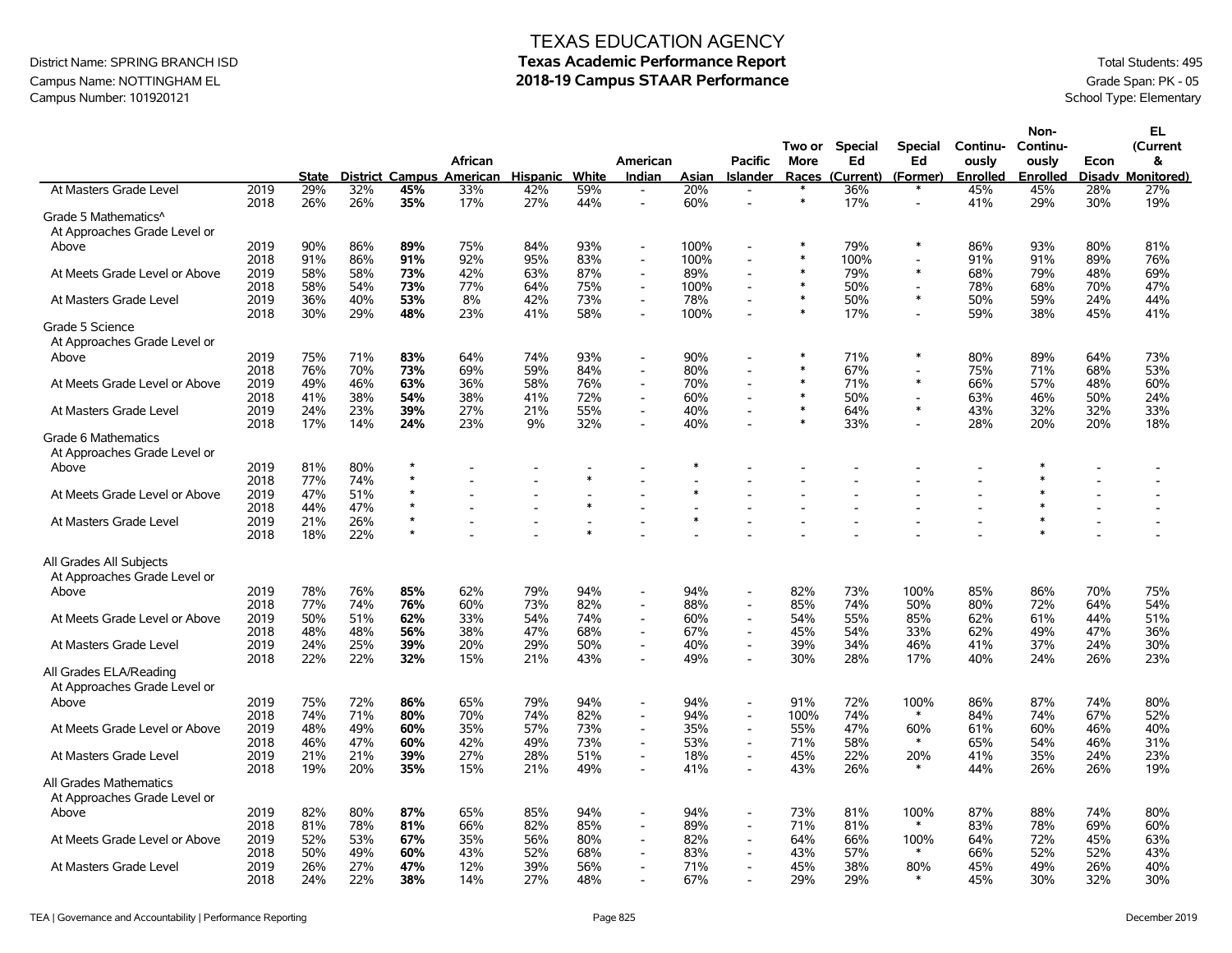## District Name: SPRING BRANCH ISD **Texas Academic Performance Report** Total Students: 495

Campus Name: NOTTINGHAM EL **2018-19 Campus STAAR Performance** Grade Span: PK - 05<br>Campus Number: 101920121<br>School Type: Elementary Campus Number: 101920121

|                               |      |       |     |     |                          |          |       |                          |       |                          | Two or | Special         | <b>Special</b>           | Continu- | Non-<br>Continu- |      | EL<br>(Current    |
|-------------------------------|------|-------|-----|-----|--------------------------|----------|-------|--------------------------|-------|--------------------------|--------|-----------------|--------------------------|----------|------------------|------|-------------------|
|                               |      |       |     |     | African                  |          |       | American                 |       | <b>Pacific</b>           | More   | Ed              | Ed                       | ously    | ously            | Econ | &                 |
|                               |      | State |     |     | District Campus American | Hispanic | White | Indian                   | Asian | <b>Islander</b>          |        | Races (Current) | (Former)                 | Enrolled | <b>Enrolled</b>  |      | Disady Monitored) |
| All Grades Writing            |      |       |     |     |                          |          |       |                          |       |                          |        |                 |                          |          |                  |      |                   |
| At Approaches Grade Level or  |      |       |     |     |                          |          |       |                          |       |                          |        |                 |                          |          |                  |      |                   |
| Above                         | 2019 | 68%   | 67% | 78% | 33%                      | 63%      | 92%   | $\overline{\phantom{a}}$ |       | $\overline{\phantom{0}}$ |        | 43%             | ∗                        | 84%      | 71%              | 52%  | 46%               |
|                               | 2018 | 66%   | 64% | 60% | 19%                      | 63%      | 71%   | $\overline{\phantom{0}}$ | 78%   | $\sim$                   | ∗      | 64%             | $\ast$                   | 69%      | 49%              | 40%  | 40%               |
| At Meets Grade Level or Above | 2019 | 38%   | 40% | 47% | 17%                      | 37%      | 59%   | $\overline{\phantom{a}}$ |       | $\overline{\phantom{a}}$ |        | 14%             | $\ast$                   | 54%      | 39%              | 30%  | 38%               |
|                               | 2018 | 41%   | 41% | 39% | 19%                      | 32%      | 50%   | $\overline{\phantom{a}}$ | 67%   | $\sim$                   | ∗      | 45%             | $\ast$                   | 44%      | 32%              | 35%  | 35%               |
| At Masters Grade Level        | 2019 | 14%   | 17% | 16% | 17%                      | 11%      | 22%   | $\overline{\phantom{a}}$ |       | $\overline{\phantom{a}}$ | ∗      | 14%             | $\ast$                   | 19%      | 13%              | 9%   | 15%               |
|                               | 2018 | 13%   | 16% | 18% | 13%                      | 16%      | 21%   | $\overline{\phantom{0}}$ | 33%   | $\overline{\phantom{a}}$ | ∗      | 27%             | $\ast$                   | 24%      | 11%              | 16%  | 20%               |
| All Grades Science            |      |       |     |     |                          |          |       |                          |       |                          |        |                 |                          |          |                  |      |                   |
| At Approaches Grade Level or  |      |       |     |     |                          |          |       |                          |       |                          |        |                 |                          |          |                  |      |                   |
| Above                         | 2019 | 81%   | 80% | 83% | 64%                      | 74%      | 93%   | $\overline{\phantom{a}}$ | 90%   | $\overline{\phantom{a}}$ |        | 71%             | ∗                        | 80%      | 89%              | 64%  | 73%               |
|                               | 2018 | 80%   | 77% | 73% | 69%                      | 59%      | 84%   | $\overline{\phantom{a}}$ | 80%   | $\overline{\phantom{a}}$ | ∗      | 67%             | $\overline{\phantom{a}}$ | 75%      | 71%              | 68%  | 53%               |
| At Meets Grade Level or Above | 2019 | 54%   | 55% | 63% | 36%                      | 58%      | 76%   | $\overline{\phantom{0}}$ | 70%   | $\overline{\phantom{0}}$ | ∗      | 71%             | ∗                        | 66%      | 57%              | 48%  | 60%               |
|                               | 2018 | 51%   | 51% | 54% | 38%                      | 41%      | 72%   | $\overline{\phantom{0}}$ | 60%   | $\overline{\phantom{a}}$ | ∗      | 50%             | $\overline{\phantom{a}}$ | 63%      | 46%              | 50%  | 24%               |
| At Masters Grade Level        | 2019 | 25%   | 28% | 39% | 27%                      | 21%      | 55%   | $\overline{\phantom{a}}$ | 40%   | $\overline{\phantom{a}}$ | ∗      | 64%             | ∗                        | 43%      | 32%              | 32%  | 33%               |
|                               | 2018 | 23%   | 23% | 24% | 23%                      | 9%       | 32%   | $\overline{\phantom{a}}$ | 40%   | $\overline{\phantom{a}}$ |        | 33%             | -                        | 28%      | 20%              | 20%  | 18%               |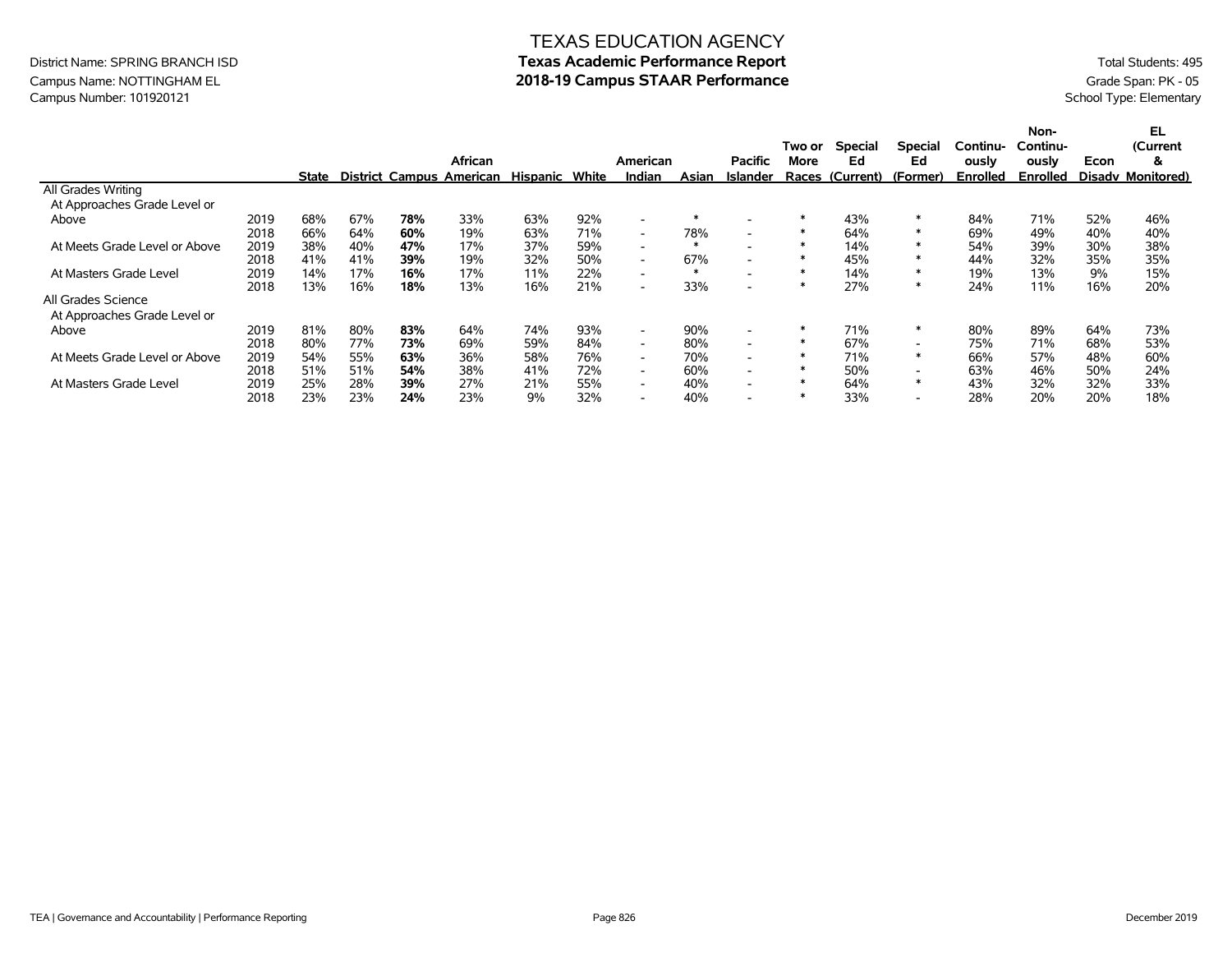### TEXAS EDUCATION AGENCY District Name: SPRING BRANCH ISD **Texas Academic Performance Report** Total Students: 495

Campus Name: NOTTINGHAM EL **2018-19 Campus Progress** Grade Span: PK - 05<br>Campus Number: 101920121<br>School Type: Elementary Campus Number: 101920121

|                                                                     |      |       |    |                        |          |                          |        |                          |        |                          | Two or      | <b>Special</b> | <b>Special</b> | Continu-        | Non-<br>Continu- |        | <b>EL</b><br>(Current |
|---------------------------------------------------------------------|------|-------|----|------------------------|----------|--------------------------|--------|--------------------------|--------|--------------------------|-------------|----------------|----------------|-----------------|------------------|--------|-----------------------|
|                                                                     |      |       |    |                        | African  |                          |        | American                 |        | <b>Pacific</b>           | <b>More</b> | Ed             | Ed             | ously           | ously            | Econ   | &                     |
|                                                                     |      | State |    | <b>District Campus</b> | American | <b>Hispanic</b>          | White  | Indian                   | Asian  | Islander                 | Races       | (Current)      | (Former)       | <b>Enrolled</b> | Enrolled         | Disadv | <b>Monitored)</b>     |
| School Progress Domain - Academic Growth Score by Grade and Subject |      |       |    |                        |          |                          |        |                          |        |                          |             |                |                |                 |                  |        |                       |
| Grade 4 ELA/Reading                                                 | 2019 | 61    | 61 | 62                     | 33       | 78                       | 58     | $\overline{\phantom{a}}$ |        |                          |             | 17             |                | 63              | 61               | 63     | 89                    |
|                                                                     | 2018 | 63    | 64 | 74                     | 75       | 53                       | 83     | $\overline{\phantom{a}}$ | 86     | $\overline{\phantom{a}}$ |             | 88             |                | 77              | 70               | 70     | 71                    |
| Grade 4 Mathematics                                                 | 2019 | 65    | 68 | 76                     | 50       | 78                       | 78     | $\overline{\phantom{a}}$ | $\ast$ | $\overline{\phantom{0}}$ |             | 50             |                | 76              | 76               | 67     | 71                    |
|                                                                     | 2018 | 65    | 65 | 58                     | 64       | 47                       | 57     | $\overline{\phantom{a}}$ | 75     |                          |             | 60             |                | 60              | 54               | 49     | 63                    |
| Grade 5 ELA/Reading                                                 | 2019 | 81    | 86 | 94                     | 95       | 94                       | 92     | $\overline{\phantom{a}}$ | 94     |                          |             | 91             |                | 91              | 98               | 93     | 93                    |
|                                                                     | 2018 | 80    | 82 | 89                     | 78       | 93                       | 86     | $\overline{\phantom{a}}$ | 100    | $\overline{\phantom{a}}$ |             | 83             | ۰              | 88              | 91               | 89     | 95                    |
| Grade 5 Mathematics                                                 | 2019 | 83    | 83 | 88                     | 58       | 82                       | 100    | $\overline{\phantom{a}}$ | 100    | $\overline{\phantom{a}}$ |             | 77             |                | 86              | 92               | 75     | 90                    |
|                                                                     | 2018 | 81    | 82 | 92                     | 80       | 93                       | 95     | $\overline{\phantom{a}}$ | 100    | $\overline{\phantom{a}}$ | $\ast$      | 83             | ۰              | 92              | 93               | 90     | 92                    |
| Grade 6 Mathematics                                                 | 2019 | 54    | 62 |                        |          | $\overline{\phantom{a}}$ |        |                          |        |                          |             |                |                |                 |                  |        |                       |
|                                                                     | 2018 | 56    | 59 | $\star$                |          | $\overline{\phantom{a}}$ | $\ast$ |                          |        |                          |             |                |                |                 |                  |        |                       |
| All Grades Both Subjects                                            | 2019 | 69    | 70 | 80                     | 64       | 83                       | 80     | $\overline{\phantom{a}}$ | 98     | $\overline{\phantom{a}}$ | 70          | 67             | 83             | 80              | 81               | 74     | 86                    |
|                                                                     | 2018 | 69    | 70 | 77                     | 74       | 73                       | 79     | $\overline{\phantom{a}}$ | 88     | $\overline{\phantom{0}}$ | 85          | 77             | 50             | 78              | 77               | 76     | 79                    |
| All Grades ELA/Reading                                              | 2019 | 68    | 69 | 78                     | 74       | 86                       | 73     | $\overline{\phantom{a}}$ | 96     |                          | 60          | 65             |                | 78              | 78               | 78     | 91                    |
|                                                                     | 2018 | 69    | 70 | 81                     | 76       | 75                       | 84     | $\overline{\phantom{a}}$ | 92     |                          | 90          | 86             |                | 82              | 81               | 81     | 82                    |
| All Grades Mathematics                                              | 2019 | 70    | 71 | 82                     | 56       | 80                       | 88     | $\overline{\phantom{a}}$ | 100    |                          | 80          | 68             |                | 81              | 84               | 71     | 81                    |
|                                                                     | 2018 | 70    | 69 | 74                     | 71       | 72                       | 73     |                          | 85     |                          | 80          | 69             |                | 74              | 74               | 71     | 76                    |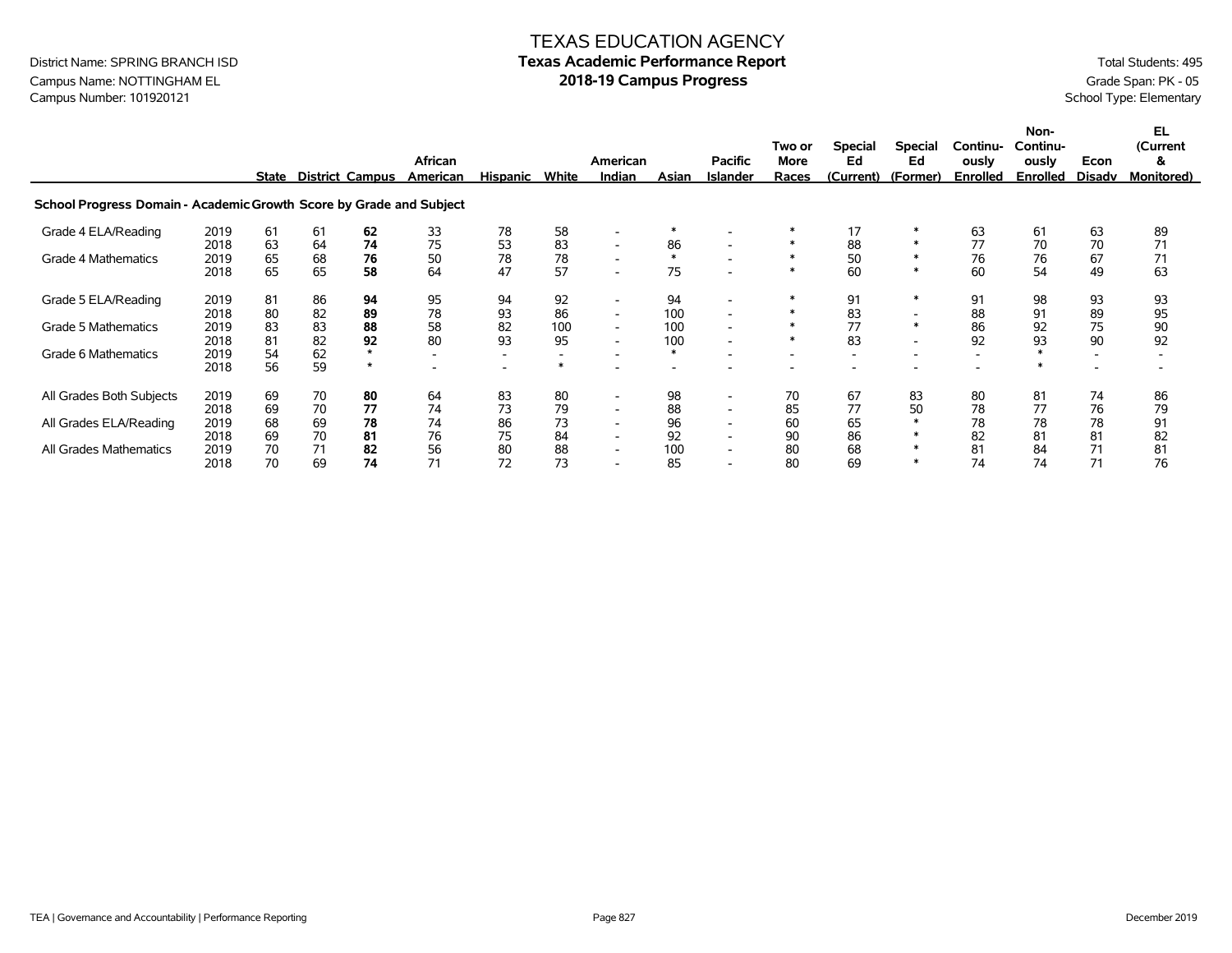### Campus Name: NOTTINGHAM EL **2018-19 Campus Prior Year and Student Success Initiative** Grade Span: PK - 05<br>Campus Number: 101920121<br>School Type: Elementary Campus Number: 101920121

#### TEXAS EDUCATION AGENCY

|                                                                                                                                                                                       |                              | <b>State</b>             | <b>District</b>          |                          | African<br><b>Campus American Hispanic</b> |                             | White                       | American<br>Indian                                                               | Asian                                | <b>Pacific</b><br><b>Islander</b>                              | Two or<br><b>More</b><br>Races                | <b>Special</b><br>Ed           | Econ<br><b>Disadv</b>    | <b>EL</b><br>(Current)         |
|---------------------------------------------------------------------------------------------------------------------------------------------------------------------------------------|------------------------------|--------------------------|--------------------------|--------------------------|--------------------------------------------|-----------------------------|-----------------------------|----------------------------------------------------------------------------------|--------------------------------------|----------------------------------------------------------------|-----------------------------------------------|--------------------------------|--------------------------|--------------------------------|
| Progress of Prior-Year Non-Proficient Students                                                                                                                                        |                              |                          |                          |                          |                                            |                             |                             |                                                                                  |                                      |                                                                |                                               |                                |                          |                                |
| Sum of Grades 4-8                                                                                                                                                                     |                              |                          |                          |                          |                                            |                             |                             |                                                                                  |                                      |                                                                |                                               |                                |                          |                                |
| Reading<br>Mathematics                                                                                                                                                                | 2019<br>2018<br>2019<br>2018 | 41%<br>38%<br>45%<br>47% | 34%<br>31%<br>37%<br>39% | 50%<br>47%<br>50%<br>47% | 50%<br>73%<br>50%<br>50%                   | 36%<br>$\ast$<br>38%<br>60% | 80%<br>42%<br>60%<br>$\ast$ | $\overline{\phantom{a}}$<br>$\overline{\phantom{a}}$<br>$\overline{\phantom{a}}$ | $\ast$<br>$\ast$<br>$\ast$<br>$\ast$ | $\overline{\phantom{a}}$<br>$\sim$<br>$\overline{\phantom{a}}$ | $\overline{\phantom{a}}$<br>$\ast$<br>$\star$ | 40%<br>$\ast$<br>43%<br>$\ast$ | 50%<br>38%<br>47%<br>38% | 54%<br>$\ast$<br>40%<br>$\ast$ |
| <b>Student Success Initiative</b>                                                                                                                                                     |                              |                          |                          |                          |                                            |                             |                             |                                                                                  |                                      |                                                                |                                               |                                |                          |                                |
| <b>Grade 5 Reading</b><br>Students Meeting Approaches Grade Level on First STAAR Administration<br>Students Requiring Accelerated Instruction<br><b>STAAR Cumulative Met Standard</b> | 2019<br>2019<br>2019         | 78%<br>22%<br>86%        | 74%<br>26%<br>83%        | 81%<br>19%<br>86%        | 73%<br>27%<br>73%                          | 80%<br>20%<br>80%           | 87%<br>13%<br>94%           | $\overline{\phantom{a}}$<br>$\overline{\phantom{a}}$<br>$\overline{\phantom{a}}$ | 70%<br>30%<br>80%                    | $\overline{\phantom{a}}$                                       | $\ast$<br>$\ast$<br>$\ast$                    | 63%<br>38%<br>75%              | 64%<br>36%<br>64%        | 33%<br>67%<br>50%              |
| <b>Grade 5 Mathematics</b><br>Students Meeting Approaches Grade Level on First STAAR Administration                                                                                   | 2019                         | 83%                      | 78%                      | 87%                      | 64%                                        | 87%                         | 91%                         | $\overline{\phantom{a}}$                                                         | 100%                                 |                                                                | ∗                                             | 75%                            | 73%                      | 58%                            |
| Students Requiring Accelerated Instruction<br><b>STAAR Cumulative Met Standard</b>                                                                                                    | 2019<br>2019                 | 17%<br>90%               | 22%<br>86%               | 13%<br>89%               | 36%<br>64%                                 | 13%<br>87%                  | 9%<br>94%                   | $\overline{\phantom{a}}$                                                         | 0%<br>100%                           |                                                                | $\ast$<br>∗                                   | 25%<br>75%                     | 27%<br>77%               | 42%<br>67%                     |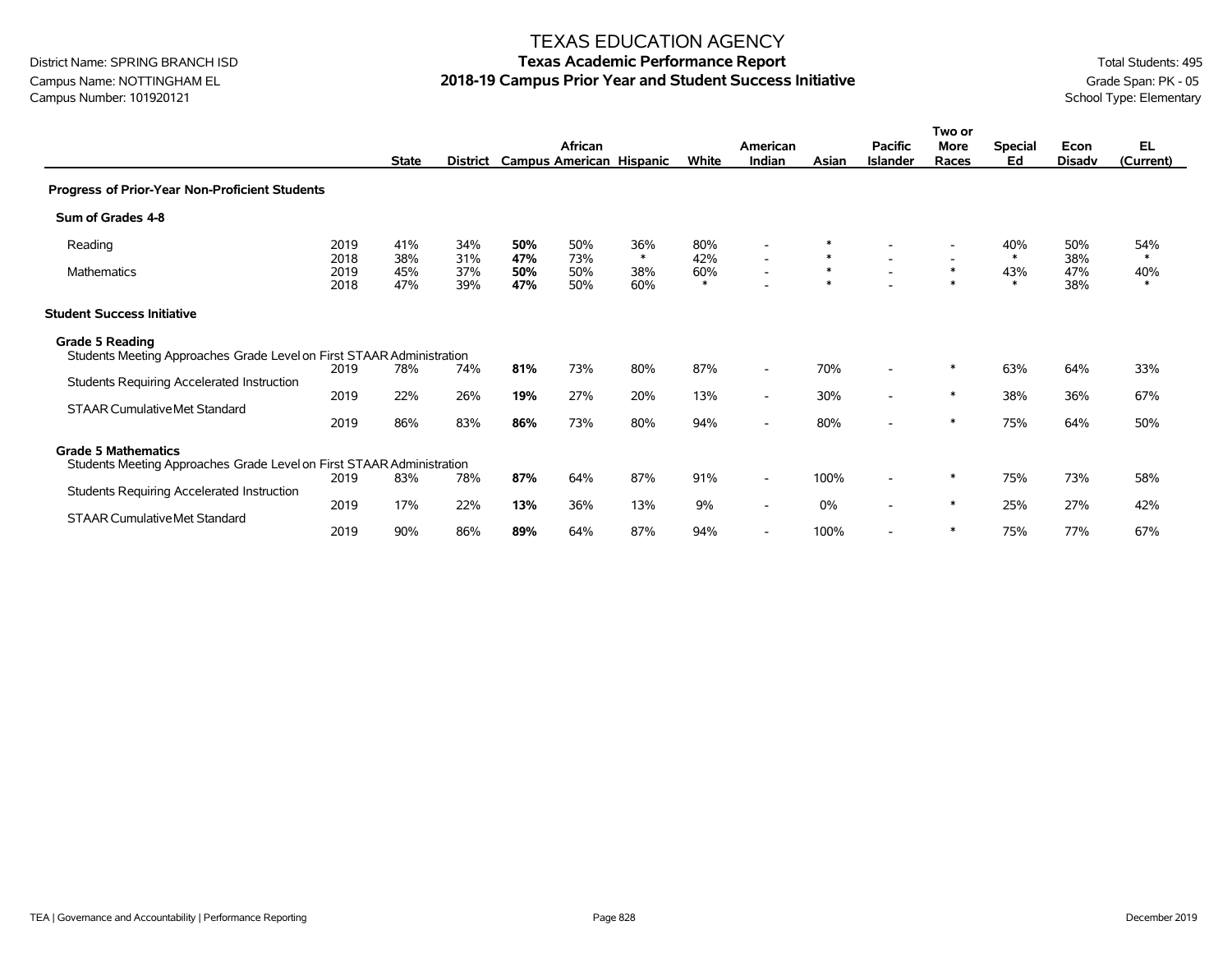### District Name: SPRING BRANCH ISD **Texas Academic Performance Report** Total Students: 495

Campus Name: NOTTINGHAM EL **2018-19 Campus STAAR Performance**<br>Campus Number: 101920121 Current EL Students) Bilingual Education/English as a Second Language (Current EL Students) Bilingual Education/English as a Second Language

|                                                                                                |      |       |     |     |                                                                | Bilingual BE-Trans BE-Trans BE-Dual BE-Dual |  |                |            | <b>ESL</b> | <b>ESL</b>               |                                   | LEP No LEP with | <b>Total</b> |
|------------------------------------------------------------------------------------------------|------|-------|-----|-----|----------------------------------------------------------------|---------------------------------------------|--|----------------|------------|------------|--------------------------|-----------------------------------|-----------------|--------------|
|                                                                                                |      | State |     |     | District Campus Education Early Exit Late Exit Two-Way One-Way |                                             |  |                | <b>ESL</b> | Content    |                          | <b>Pull-Out Services Services</b> |                 | EL           |
| <b>STAAR Performance Rate by Subject and Performance Level</b><br>All Grades All Subjects      |      |       |     |     |                                                                |                                             |  |                |            |            |                          |                                   |                 |              |
| At Approaches Grade Level or Above                                                             | 2019 | 78%   | 76% | 85% |                                                                |                                             |  |                | 64%        | 64%        | $\overline{\phantom{a}}$ | $\ast$                            | 64%             | 66%          |
|                                                                                                | 2018 | 77%   | 74% | 76% |                                                                |                                             |  |                | 35%        | 37%        | 0%                       | 91%                               | 35%             | 41%          |
| At Meets Grade Level or Above                                                                  | 2019 | 50%   | 51% | 62% |                                                                |                                             |  |                | 33%        | 33%        |                          | $\ast$                            | 33%             | 34%          |
|                                                                                                | 2018 | 48%   | 48% | 56% |                                                                |                                             |  |                | 19%        | 20%        | 0%                       | 55%                               | 19%             | 22%          |
| At Masters Grade Level                                                                         | 2019 | 24%   | 25% | 39% |                                                                |                                             |  |                | 18%        | 18%        |                          | $\ast$                            | 18%             | 18%          |
|                                                                                                | 2018 | 22%   | 22% | 32% |                                                                |                                             |  |                | 9%         | 10%        | 0%                       | 9%                                | 9%              | 9%           |
| All Grades ELA/Reading                                                                         |      |       |     |     |                                                                |                                             |  |                |            |            |                          |                                   |                 |              |
|                                                                                                |      |       |     |     |                                                                |                                             |  |                |            |            |                          |                                   |                 |              |
| At Approaches Grade Level or Above                                                             | 2019 | 75%   | 72% | 86% |                                                                |                                             |  |                | 72%        | 72%        |                          | $\ast$                            | 72%             | 73%          |
|                                                                                                | 2018 | 74%   | 71% | 80% |                                                                |                                             |  |                | 30%        | 32%        | $\ast$                   | $\ast$                            | 30%             | 38%          |
| At Meets Grade Level or Above                                                                  | 2019 | 48%   | 49% | 60% |                                                                |                                             |  | $\sim$         | 24%        | 24%        |                          | $\ast$                            | 24%             | 23%          |
|                                                                                                | 2018 | 46%   | 47% | 60% |                                                                |                                             |  |                | 15%        | 16%        | $\ast$                   |                                   | 15%             | 19%          |
| At Masters Grade Level                                                                         | 2019 | 21%   | 21% | 39% |                                                                |                                             |  | $\sim$         | 10%        | 10%        | $\overline{a}$           |                                   | 10%             | 10%          |
|                                                                                                | 2018 | 19%   | 20% | 35% |                                                                |                                             |  |                | 3%         | 3%         | $\ast$                   |                                   | 3%              | 5%           |
| All Grades Mathematics                                                                         |      |       |     |     |                                                                |                                             |  |                |            |            |                          |                                   |                 |              |
| At Approaches Grade Level or Above                                                             | 2019 | 82%   | 80% | 87% |                                                                |                                             |  |                | 72%        | 72%        |                          | $\ast$                            | 72%             | 73%          |
|                                                                                                | 2018 | 81%   | 78% | 81% |                                                                |                                             |  |                | 45%        | 47%        | $\ast$                   | $\ast$                            | 45%             | 50%          |
|                                                                                                |      |       |     | 67% |                                                                |                                             |  |                |            |            |                          | $\ast$                            |                 |              |
| At Meets Grade Level or Above                                                                  | 2019 | 52%   | 53% |     |                                                                |                                             |  |                | 48%        | 48%        | $\ast$                   |                                   | 48%             | 50%          |
|                                                                                                | 2018 | 50%   | 49% | 60% |                                                                |                                             |  |                | 26%        | 28%        |                          |                                   | 26%             | 31%          |
| At Masters Grade Level                                                                         | 2019 | 26%   | 27% | 47% |                                                                | $\overline{\phantom{a}}$                    |  |                | 34%        | 34%        |                          | $\ast$                            | 34%             | 33%          |
|                                                                                                | 2018 | 24%   | 22% | 38% |                                                                |                                             |  |                | 18%        | 19%        | $\ast$                   |                                   | 18%             | 17%          |
| All Grades Writing                                                                             |      |       |     |     |                                                                |                                             |  |                |            |            |                          |                                   |                 |              |
| At Approaches Grade Level or Above                                                             | 2019 | 68%   | 67% | 78% |                                                                |                                             |  |                | 13%        | 13%        |                          | $\ast$                            | 13%             | 22%          |
|                                                                                                | 2018 | 66%   | 64% | 60% |                                                                |                                             |  |                | 20%        | 21%        | $\ast$                   | $\ast$                            | 20%             | 25%          |
| At Meets Grade Level or Above                                                                  | 2019 | 38%   | 40% | 47% |                                                                |                                             |  |                | 0%         | $0\%$      |                          | $\ast$                            | 0%              | 11%          |
|                                                                                                | 2018 | 41%   | 41% | 39% |                                                                |                                             |  |                | 20%        | 21%        | $\ast$                   |                                   | 20%             | 25%          |
| At Masters Grade Level                                                                         | 2019 | 14%   | 17% | 16% |                                                                | $\overline{\phantom{a}}$                    |  | $\overline{a}$ | 0%         | 0%         |                          | $\ast$                            | 0%              | 0%           |
|                                                                                                | 2018 | 13%   | 16% | 18% |                                                                |                                             |  |                | 7%         | 7%         | $\ast$                   |                                   | 7%              | 6%           |
| All Grades Science                                                                             |      |       |     |     |                                                                |                                             |  |                |            |            |                          |                                   |                 |              |
|                                                                                                |      |       |     |     |                                                                |                                             |  |                |            |            |                          |                                   |                 |              |
| At Approaches Grade Level or Above                                                             | 2019 | 81%   | 80% | 83% |                                                                |                                             |  |                | 60%        | 60%        |                          |                                   | 60%             | 60%          |
|                                                                                                | 2018 | 80%   | 77% | 73% |                                                                |                                             |  |                | 36%        | 36%        | $\overline{a}$           | $\ast$                            | 36%             | 38%          |
| At Meets Grade Level or Above                                                                  | 2019 | 54%   | 55% | 63% |                                                                |                                             |  |                | 40%        | 40%        |                          |                                   | 40%             | 40%          |
|                                                                                                | 2018 | 51%   | 51% | 54% |                                                                |                                             |  |                | 0%         | 0%         |                          | $\ast$                            | 0%              | 0%           |
| At Masters Grade Level                                                                         | 2019 | 25%   | 28% | 39% |                                                                |                                             |  | $\sim$         | 10%        | 10%        |                          |                                   | 10%             | 10%          |
|                                                                                                | 2018 | 23%   | 23% | 24% |                                                                |                                             |  |                | 0%         | 0%         |                          |                                   | 0%              | 0%           |
|                                                                                                |      |       |     |     |                                                                |                                             |  |                |            |            |                          |                                   |                 |              |
| School Progress Domain - Academic Growth Score                                                 |      |       |     |     |                                                                |                                             |  |                |            |            |                          |                                   |                 |              |
| All Grades Both Subjects                                                                       | 2019 | 69%   | 70% | 80% |                                                                |                                             |  |                | 86%        | 86%        |                          |                                   | 86%             | 86%          |
|                                                                                                | 2018 | 69%   | 70% | 77% |                                                                |                                             |  |                | 74%        | 78%        | $\ast$                   |                                   | 74%             | 74%          |
|                                                                                                |      |       | 69% | 78% |                                                                |                                             |  |                | 91%        | 91%        |                          |                                   | 91%             | 92%          |
| All Grades ELA/Reading                                                                         | 2019 | 68%   |     |     |                                                                |                                             |  |                |            |            | $\ast$                   |                                   |                 |              |
|                                                                                                | 2018 | 69%   | 70% | 81% |                                                                |                                             |  |                | 81%        | 87%        |                          |                                   | 81%             | 82%          |
| All Grades Mathematics                                                                         | 2019 | 70%   | 71% | 82% |                                                                |                                             |  | $\sim$         | 81%        | 81%        |                          |                                   | 81%             | 82%          |
|                                                                                                | 2018 | 70%   | 69% | 74% |                                                                |                                             |  |                | 67%        | 71%        | $\ast$                   |                                   | 67%             | 66%          |
|                                                                                                |      |       |     |     |                                                                |                                             |  |                |            |            |                          |                                   |                 |              |
| Progress of Prior Year STAAR Non-Proficient Students (Percent of Non-Proficient Passing STAAR) |      |       |     |     |                                                                |                                             |  |                |            |            |                          |                                   |                 |              |
| Reading                                                                                        | 2019 | 41%   | 34% | 50% |                                                                |                                             |  |                | 54%        | 54%        |                          |                                   | 54%             | 54%          |
|                                                                                                | 2018 | 38%   | 31% | 47% |                                                                |                                             |  |                | $\ast$     | $\ast$     | $\ast$                   |                                   | $\ast$          | $\ast$       |
| Mathematics                                                                                    | 2019 | 45%   | 37% | 50% |                                                                |                                             |  |                | 40%        | 40%        |                          |                                   | 40%             | 40%          |
|                                                                                                | 2018 | 47%   | 39% | 47% |                                                                |                                             |  |                |            |            |                          |                                   |                 |              |
|                                                                                                |      |       |     |     |                                                                |                                             |  |                |            |            |                          |                                   |                 |              |

#### TEA | Governance and Accountability | Performance Reporting Page 829 Page 829 December 2019 December 2019 December 2019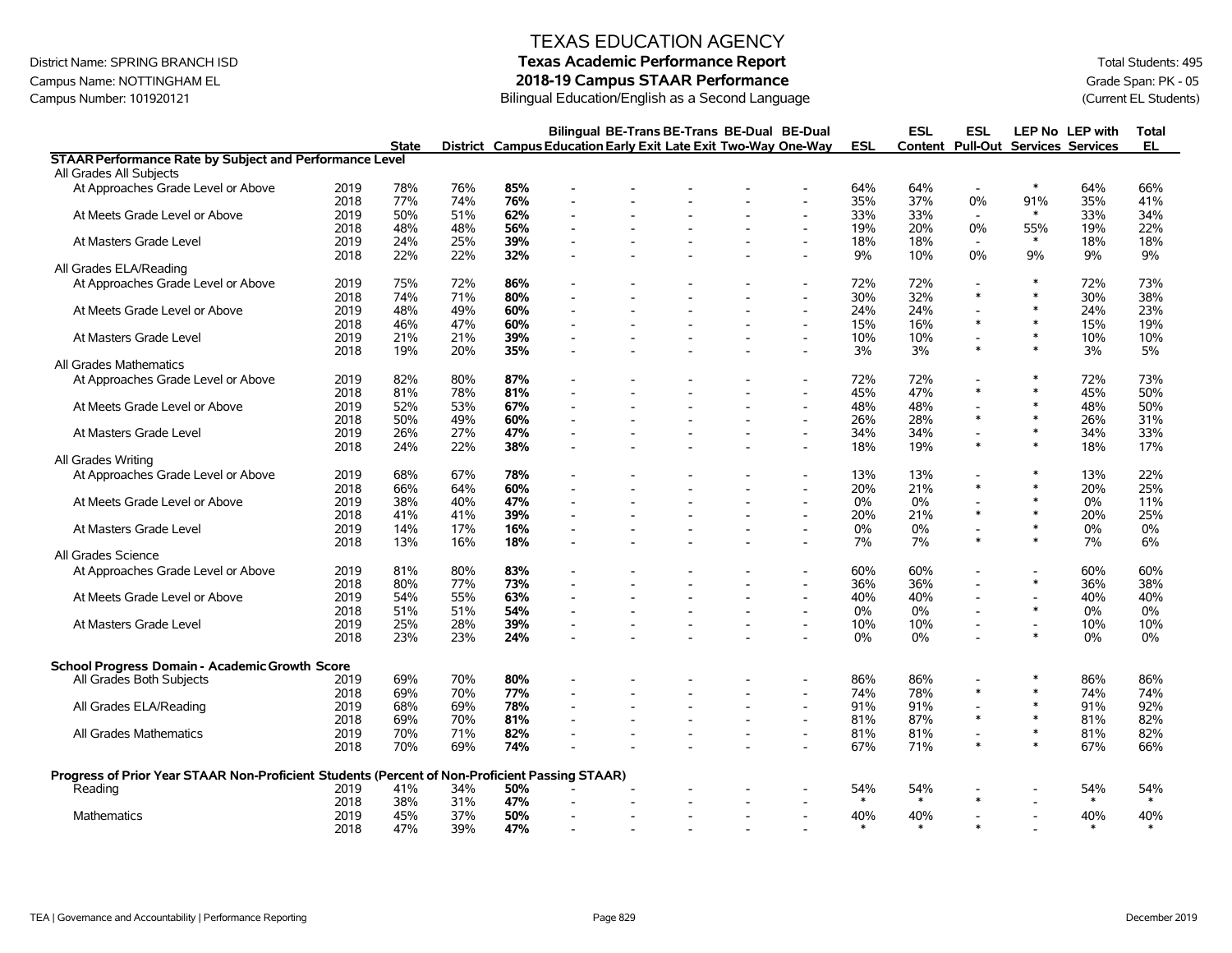# District Name: SPRING BRANCH ISD **Texas Academic Performance Report** Total Students: 495

Campus Name: NOTTINGHAM EL **2018-19 Campus STAAR Participation**<br>Campus Number: 101920121<br>School Type: Elementary Campus Number: 101920121

|                                                              |              |                 |               |                |                 |             |                                                      |             |                          | Two or      |                |               |             |
|--------------------------------------------------------------|--------------|-----------------|---------------|----------------|-----------------|-------------|------------------------------------------------------|-------------|--------------------------|-------------|----------------|---------------|-------------|
|                                                              |              |                 |               | <b>African</b> |                 |             | American                                             |             | <b>Pacific</b>           | <b>More</b> | <b>Special</b> | Econ          | EL          |
|                                                              | <b>State</b> | <b>District</b> | <b>Campus</b> | American       | <b>Hispanic</b> | White       | Indian                                               | Asian       | Islander                 | Races       | Ed             | <b>Disadv</b> | (Current)   |
| 2019 STAAR Participation                                     |              |                 |               |                |                 |             |                                                      |             |                          |             |                |               |             |
| (All Grades)                                                 |              |                 |               |                |                 |             |                                                      |             |                          |             |                |               |             |
| <b>All Tests</b>                                             |              |                 |               |                |                 |             |                                                      |             |                          |             |                |               |             |
| <b>Assessment Participant</b>                                | 99%          | 99%             | 100%          | 100%           | 100%            | 100%        | $\overline{\phantom{a}}$                             | 98%         | $\overline{\phantom{a}}$ | 100%        | 100%           | 100%          | 99%         |
| Included in Accountability<br>Not Included in Accountability | 94%          | 93%             | 89%           | 74%            | 97%             | 91%         | $\overline{\phantom{a}}$                             | 94%         | $\overline{\phantom{0}}$ | 82%         | 89%            | 81%           | 72%         |
| Mobile                                                       | 4%           | 4%              | 6%            | 20%            | 2%              | 2%          | $\overline{\phantom{a}}$                             | 4%          | $\overline{\phantom{a}}$ | 18%         | 11%            | 7%            | 2%          |
| <b>Other Exclusions</b>                                      | 1%           | 2%              | 4%            | 5%             | $1\%$           | 7%          | $\overline{\phantom{a}}$                             | 0%          | $\sim$                   | 0%          | 0%             | 12%           | 25%         |
| <b>Not Tested</b>                                            | 1%           | 1%              | 0%            | 0%             | 0%              | 0%          | $\overline{\phantom{a}}$                             | 2%          | $\overline{\phantom{a}}$ | 0%          | $0\%$          | 0%            | 1%          |
| Absent                                                       | 1%           | 1%              | 0%            | 0%             | $0\%$           | 0%          | $\overline{\phantom{a}}$                             | 2%          | $\overline{\phantom{a}}$ | 0%          | $0\%$          | 0%            | 1%          |
| Other                                                        | 0%           | 0%              | 0%            | 0%             | 0%              | 0%          | $\overline{\phantom{a}}$                             | 0%          | $\sim$                   | 0%          | 0%             | 0%            | 0%          |
| 2018 STAAR Participation<br>(All Grades)                     |              |                 |               |                |                 |             |                                                      |             |                          |             |                |               |             |
| <b>All Tests</b>                                             |              |                 |               |                |                 |             |                                                      |             |                          |             |                |               |             |
| Assessment Participant<br>Included in Accountability         | 99%<br>94%   | 99%<br>95%      | 99%<br>92%    | 99%<br>92%     | 100%<br>94%     | 100%<br>93% | $\overline{\phantom{a}}$<br>$\overline{\phantom{a}}$ | 100%<br>82% | $\overline{\phantom{a}}$ | 91%<br>91%  | 97%<br>95%     | 99%<br>95%    | 100%<br>82% |
| Not Included in Accountability<br>Mobile                     | 4%           | 3%              | 5%            | 8%             | 5%              | 5%          | $\overline{\phantom{a}}$                             | 3%          | $\overline{\phantom{a}}$ | 0%          | 0%             | 1%            | 8%          |
| <b>Other Exclusions</b>                                      | 1%           | 1%              | 2%            | 0%             | $1\%$           | $1\%$       | $\overline{\phantom{a}}$                             | 15%         | $\overline{\phantom{a}}$ | 0%          | 2%             | 3%            | 11%         |
| Not Tested                                                   | 1%           | 1%              | 1%            | 1%             | 0%              | 0%          | $\overline{\phantom{a}}$                             | 0%          | $\overline{\phantom{a}}$ | 9%          | 3%             | 1%            | 0%          |
| Absent                                                       | 1%           | 0%              | 1%            | 1%             | 0%              | 0%          | $\overline{\phantom{a}}$                             | 0%          | ۰.                       | 9%          | 3%             | 1%            | 0%          |
| Other                                                        | 0%           | 0%              | 0%            | 0%             | 0%              | 0%          | $\overline{\phantom{a}}$                             | 0%          | $\overline{\phantom{0}}$ | 0%          | $0\%$          | 0%            | 0%          |
|                                                              |              |                 |               |                |                 |             |                                                      |             |                          |             |                |               |             |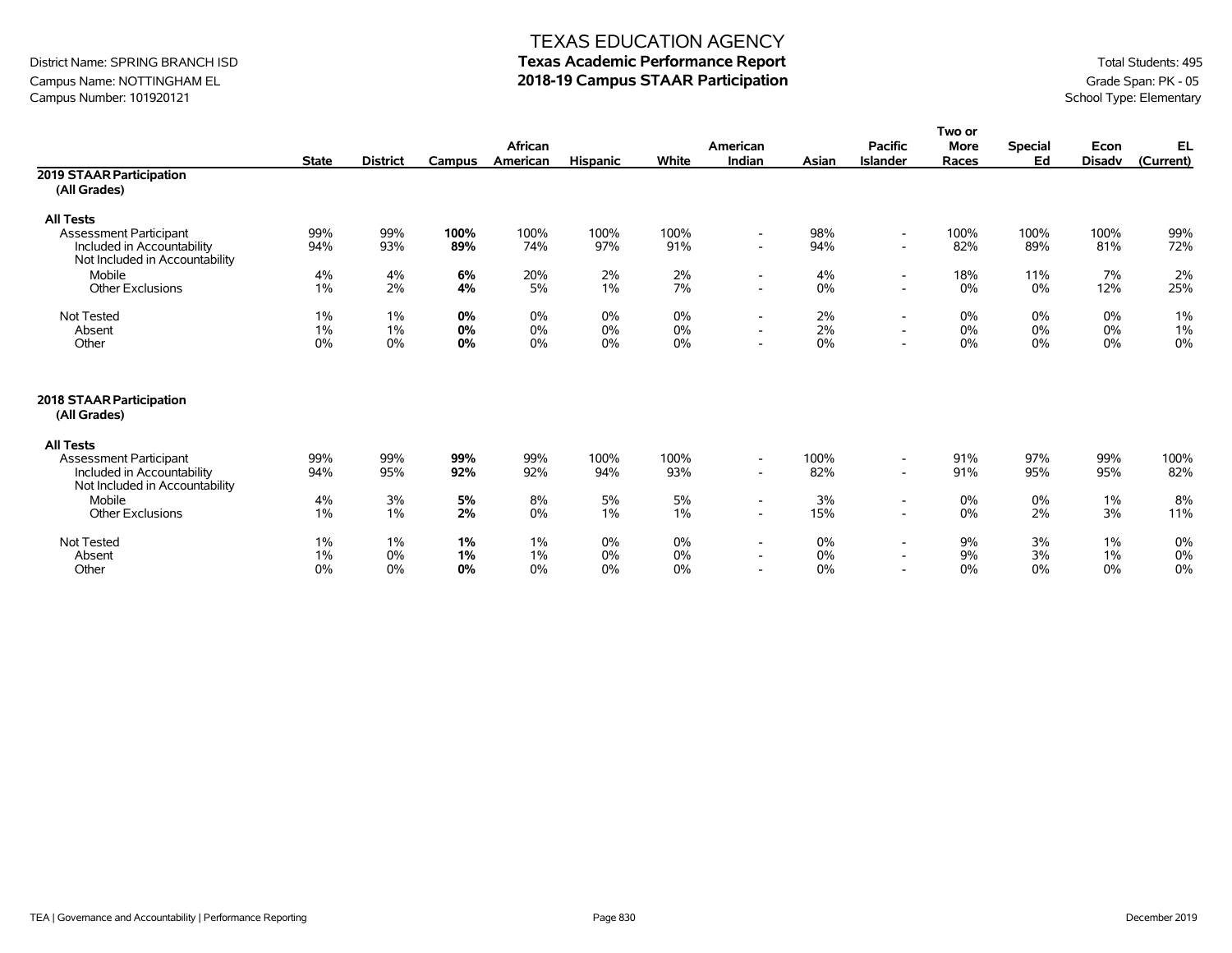Campus Name: NOTTINGHAM EL **2018-19 Campus Attendance, Graduation, and Dropout Rates** Grade Span: PK - 05 Campus Number: 101920121 Campus Number: 101920121 Campus Number: 101920121

|                                                              |              |                 |        |          |                 |       |          |       |                | Two or      |                |        |                          |
|--------------------------------------------------------------|--------------|-----------------|--------|----------|-----------------|-------|----------|-------|----------------|-------------|----------------|--------|--------------------------|
|                                                              |              |                 |        | African  |                 |       | American |       | <b>Pacific</b> | <b>More</b> | <b>Special</b> | Econ   | EL                       |
|                                                              | <b>State</b> | <b>District</b> | Campus | American | <b>Hispanic</b> | White | Indian   | Asian | Islander       | Races       | Ed             | Disadv | (Current)                |
| <b>Attendance Rate</b>                                       |              |                 |        |          |                 |       |          |       |                |             |                |        |                          |
| 2017-18                                                      | 95.4%        | 95.4%           | 96.5%  | 96.3%    | 95.5%           | 96.8% |          | 97.9% |                | 96.6%       | 95.4%          | 95.9%  | 96.3%                    |
| 2016-17                                                      | 95.7%        | 95.9%           | 96.2%  | 94.7%    | 95.5%           | 96.8% |          | 97.7% |                | 97.0%       | 95.4%          | 95.5%  | 96.4%                    |
| Annual Dropout Rate (Gr 7-8)                                 |              |                 |        |          |                 |       |          |       |                |             |                |        |                          |
| 2017-18                                                      | 0.4%         | 0.6%            |        |          |                 |       |          |       |                |             |                |        |                          |
|                                                              |              |                 |        |          |                 |       |          |       |                |             |                |        |                          |
| 2016-17                                                      | 0.3%         | 0.9%            |        |          |                 |       |          |       |                |             |                |        |                          |
| Annual Dropout Rate (Gr 9-12)                                |              |                 |        |          |                 |       |          |       |                |             |                |        |                          |
| 2017-18                                                      | 1.9%         | 2.3%            |        |          |                 |       |          |       |                |             |                |        |                          |
| 2016-17                                                      | 1.9%         | 2.1%            |        |          |                 |       |          |       |                |             |                |        |                          |
| 4-Year Longitudinal Rate (Gr 9-12)<br>Class of 2018          |              |                 |        |          |                 |       |          |       |                |             |                |        |                          |
| Graduated                                                    | 90.0%        | 90.9%           |        |          |                 |       |          |       |                |             |                |        |                          |
| <b>Received TxCHSE</b>                                       | 0.4%         | 0.2%            |        |          |                 |       |          |       |                |             |                |        |                          |
| Continued HS                                                 | 3.8%         | 2.4%            |        |          |                 |       |          |       |                |             |                |        |                          |
| Dropped Out                                                  | 5.7%         | 6.5%            |        |          |                 |       |          |       |                |             |                |        |                          |
| Graduates and TxCHSE                                         | 90.4%        | 91.1%           |        |          |                 |       |          |       |                |             |                |        | $\overline{a}$           |
| Graduates, TxCHSE,                                           |              |                 |        |          |                 |       |          |       |                |             |                |        |                          |
| and Continuers                                               | 94.3%        | 93.5%           |        |          |                 |       |          |       |                |             |                |        | $\blacksquare$           |
| Class of 2017                                                |              |                 |        |          |                 |       |          |       |                |             |                |        |                          |
| Graduated                                                    | 89.7%        | 89.9%           |        |          |                 |       |          |       |                |             |                |        | $\blacksquare$           |
| Received TxCHSE                                              | 0.4%         | 0.4%            |        |          |                 |       |          |       |                |             |                |        | $\overline{\phantom{a}}$ |
| Continued HS                                                 | 4.0%         | 2.9%            |        |          |                 |       |          |       |                |             |                |        |                          |
| Dropped Out                                                  | 5.9%         | 6.9%            |        |          |                 |       |          |       |                |             |                |        |                          |
| Graduates and TxCHSE                                         | 90.1%        | 90.2%           |        |          |                 |       |          |       |                |             |                |        | $\blacksquare$           |
| Graduates, TxCHSE,                                           |              |                 |        |          |                 |       |          |       |                |             |                |        |                          |
| and Continuers                                               | 94.1%        | 93.1%           |        |          |                 |       |          |       |                |             |                |        | $\overline{a}$           |
| 5-Year Extended Longitudinal Rate (Gr 9-12)<br>Class of 2017 |              |                 |        |          |                 |       |          |       |                |             |                |        |                          |
| Graduated                                                    | 92.0%        | 91.7%           |        |          |                 |       |          |       |                |             |                |        |                          |
| Received TxCHSE                                              | 0.6%         | 0.6%            |        |          |                 |       |          |       |                |             |                |        |                          |
| Continued HS                                                 | 1.1%         | 0.8%            |        |          |                 |       |          |       |                |             |                |        |                          |
| Dropped Out                                                  | 6.3%         | 7.0%            |        |          |                 |       |          |       |                |             |                |        |                          |
| Graduates and TxCHSE                                         | 92.6%        | 92.2%           |        |          |                 |       |          |       |                |             |                |        | $\blacksquare$           |
| Graduates, TxCHSE,                                           |              |                 |        |          |                 |       |          |       |                |             |                |        |                          |
| and Continuers                                               | 93.7%        | 93.0%           |        |          |                 |       |          |       |                |             |                |        | $\overline{\phantom{a}}$ |
| Class of 2016                                                |              |                 |        |          |                 |       |          |       |                |             |                |        |                          |
| Graduated                                                    | 91.6%        | 92.0%           |        |          |                 |       |          |       |                |             |                |        | $\blacksquare$           |
| Received TxCHSE                                              | 0.7%         | 0.4%            |        |          |                 |       |          |       |                |             |                |        | $\overline{a}$           |
| Continued HS                                                 | 1.2%         | 0.4%            |        |          |                 |       |          |       |                |             |                |        | $\blacksquare$           |
| Dropped Out                                                  | 6.6%         | 7.3%            |        |          |                 |       |          |       |                |             |                |        | $\overline{\phantom{a}}$ |
| Graduates and TxCHSE<br>Graduates, TxCHSE,                   | 92.2%        | 92.4%           |        |          |                 |       |          |       |                |             |                |        | $\overline{\phantom{a}}$ |
| and Continuers                                               | 93.4%        | 92.7%           |        |          |                 |       |          |       |                |             |                |        |                          |
|                                                              |              |                 |        |          |                 |       |          |       |                |             |                |        |                          |
| 6-Year Extended Longitudinal Rate (Gr 9-12)<br>Class of 2016 |              |                 |        |          |                 |       |          |       |                |             |                |        |                          |
| Graduated                                                    | 92.1%        | 92.2%           |        |          |                 |       |          |       |                |             |                |        |                          |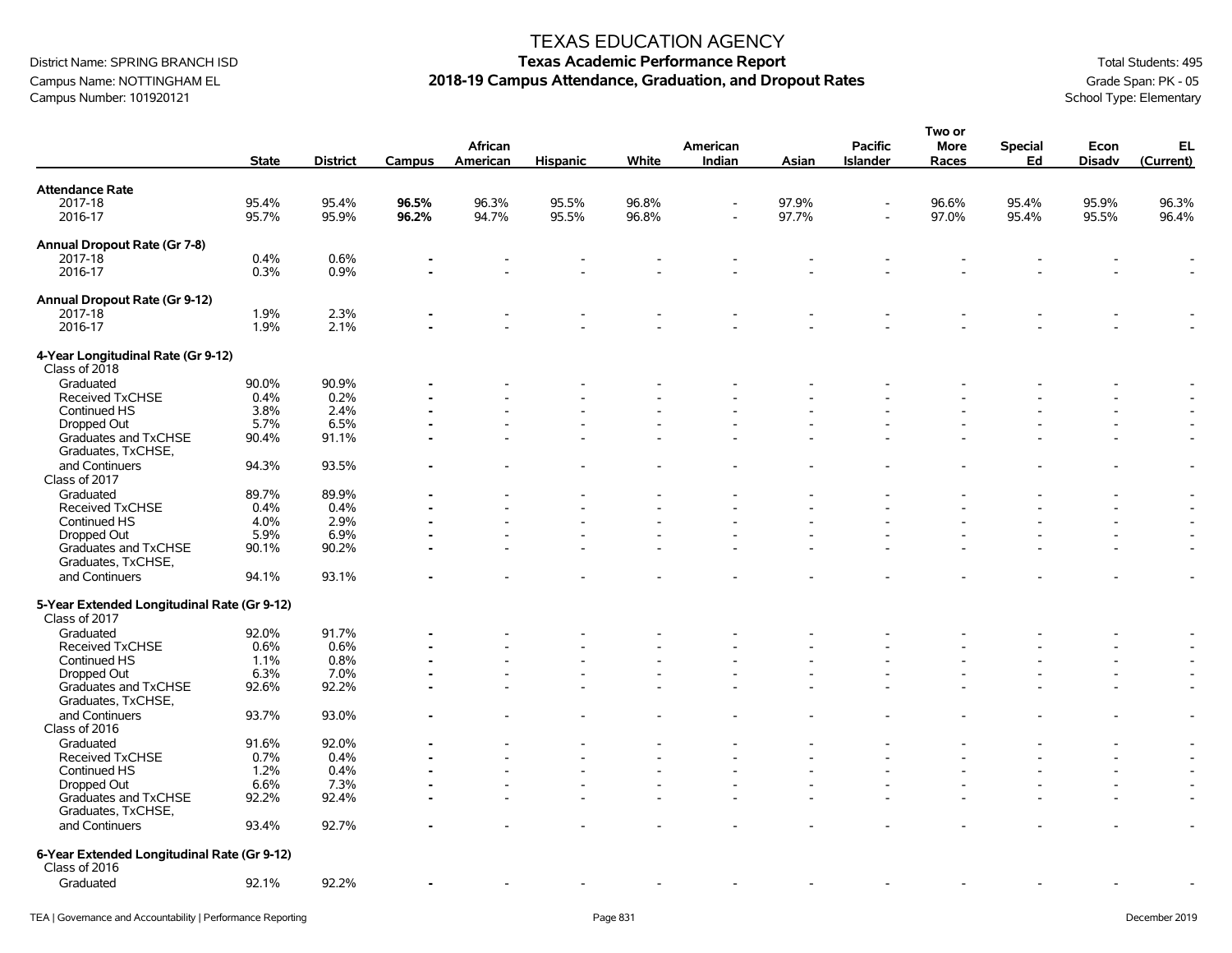Campus Name: NOTTINGHAM EL **2018-19 Campus Attendance, Graduation, and Dropout Rates** Grade Span: PK - 05 Campus Number: 101920121 Campus Number: 101920121 Campus Number: 101920121

### District Name: SPRING BRANCH ISD **Texas Academic Performance Report** Total Students: 495

**Two or**

|                                                             |              |                 |               |          |                 |       |          |       |                 | וט טאו |                |               |           |
|-------------------------------------------------------------|--------------|-----------------|---------------|----------|-----------------|-------|----------|-------|-----------------|--------|----------------|---------------|-----------|
|                                                             |              |                 |               | African  |                 |       | American |       | <b>Pacific</b>  | More   | <b>Special</b> | Econ          | EL        |
|                                                             | <b>State</b> | <b>District</b> | <b>Campus</b> | American | <b>Hispanic</b> | White | Indian   | Asian | <b>Islander</b> | Races  | Ed             | <b>Disadv</b> | (Current) |
| Received TxCHSE                                             | 0.8%         | 0.5%            |               |          |                 |       |          |       |                 |        |                |               |           |
| Continued HS                                                | 0.5%         | 0.1%            |               |          |                 |       |          |       |                 |        |                |               |           |
| Dropped Out                                                 | 6.6%         | 7.2%            |               |          |                 |       |          |       |                 |        |                |               |           |
| Graduates and TxCHSE                                        | 92.9%        | 92.7%           |               |          |                 |       |          |       |                 |        |                |               |           |
| Graduates, TxCHSE,                                          |              |                 |               |          |                 |       |          |       |                 |        |                |               |           |
| and Continuers                                              | 93.4%        | 92.8%           |               |          |                 |       |          |       |                 |        |                |               |           |
| Class of 2015                                               |              |                 |               |          |                 |       |          |       |                 |        |                |               |           |
|                                                             |              |                 |               |          |                 |       |          |       |                 |        |                |               |           |
| Graduated                                                   | 91.8%        | 93.0%           |               |          |                 |       |          |       |                 |        |                |               |           |
| Received TxCHSE                                             | 1.0%         | 0.6%            |               |          |                 |       |          |       |                 |        |                |               |           |
| Continued HS                                                | 0.6%         | 0.0%            |               |          |                 |       |          |       |                 |        |                |               |           |
| Dropped Out                                                 | 6.7%         | 6.4%            |               |          |                 |       |          |       |                 |        |                |               |           |
| Graduates and TxCHSE                                        | 92.8%        | 93.6%           |               |          |                 |       |          |       |                 |        |                |               |           |
| Graduates, TxCHSE,                                          |              |                 |               |          |                 |       |          |       |                 |        |                |               |           |
| and Continuers                                              | 93.3%        | 93.6%           |               |          |                 |       |          |       |                 |        |                |               |           |
|                                                             |              |                 |               |          |                 |       |          |       |                 |        |                |               |           |
| 4-Year Federal Graduation Rate Without Exclusions (Gr 9-12) |              |                 |               |          |                 |       |          |       |                 |        |                |               |           |
| Class of 2018                                               | 90.0%        | 90.3%           |               |          |                 |       |          |       |                 |        |                |               |           |
| Class of 2017                                               | 89.7%        | 89.2%           |               |          |                 |       |          |       |                 |        |                |               |           |
|                                                             |              |                 |               |          |                 |       |          |       |                 |        |                |               |           |
| RHSP/DAP Graduates (Longitudinal Rate)                      |              |                 |               |          |                 |       |          |       |                 |        |                |               |           |
| Class of 2018                                               | 68.5%        | 50.0%           |               |          |                 |       |          |       |                 |        |                |               |           |
| Class of 2017                                               | 88.5%        | 92.9%           |               |          |                 |       |          |       |                 |        |                |               |           |
|                                                             |              |                 |               |          |                 |       |          |       |                 |        |                |               |           |
|                                                             |              |                 |               |          |                 |       |          |       |                 |        |                |               |           |
| <b>FHSP-E Graduates (Longitudinal Rate)</b>                 |              |                 |               |          |                 |       |          |       |                 |        |                |               |           |
| Class of 2018                                               | 5.0%         | 2.2%            |               |          |                 |       |          |       |                 |        |                |               |           |
| Class of 2017                                               | 6.0%         | 0.9%            |               |          |                 |       |          |       |                 |        |                |               |           |
|                                                             |              |                 |               |          |                 |       |          |       |                 |        |                |               |           |
| FHSP-DLA Graduates (Longitudinal Rate)                      |              |                 |               |          |                 |       |          |       |                 |        |                |               |           |
| Class of 2018                                               | 82.0%        | 81.5%           |               |          |                 |       |          |       |                 |        |                |               |           |
| Class of 2017                                               | 60.8%        | 0.0%            |               |          |                 |       |          |       |                 |        |                |               |           |
|                                                             |              |                 |               |          |                 |       |          |       |                 |        |                |               |           |
| RHSP/DAP/FHSP-E/FHSP-DLA Graduates (Longitudinal Rate)      |              |                 |               |          |                 |       |          |       |                 |        |                |               |           |
| Class of 2018                                               | 86.8%        | 83.6%           |               |          |                 |       |          |       |                 |        |                |               |           |
| Class of 2017                                               | 85.9%        | 83.8%           |               |          |                 |       |          |       |                 |        |                |               |           |
|                                                             |              |                 |               |          |                 |       |          |       |                 |        |                |               |           |
| RHSP/DAP Graduates (Annual Rate)                            |              |                 |               |          |                 |       |          |       |                 |        |                |               |           |
| 2017-18                                                     | 37.7%        | 25.0%           |               |          |                 |       |          |       |                 |        |                |               |           |
| 2016-17                                                     | 87.2%        | 91.7%           |               |          |                 |       |          |       |                 |        |                |               |           |
|                                                             |              |                 |               |          |                 |       |          |       |                 |        |                |               |           |
|                                                             |              |                 |               |          |                 |       |          |       |                 |        |                |               |           |
| FHSP-E Graduates (Annual Rate)                              |              |                 |               |          |                 |       |          |       |                 |        |                |               |           |
| 2017-18                                                     | 4.9%         | 2.1%            |               |          |                 |       |          |       |                 |        |                |               |           |
| 2016-17                                                     | 7.2%         | 3.4%            |               |          |                 |       |          |       |                 |        |                |               |           |
|                                                             |              |                 |               |          |                 |       |          |       |                 |        |                |               |           |
| <b>FHSP-DLA Graduates (Annual Rate)</b>                     |              |                 |               |          |                 |       |          |       |                 |        |                |               |           |
| 2017-18                                                     | 81.5%        | 81.2%           |               |          |                 |       |          |       |                 |        |                |               |           |
| 2016-17                                                     | 56.5%        | 0.4%            |               |          |                 |       |          |       |                 |        |                |               |           |
|                                                             |              |                 |               |          |                 |       |          |       |                 |        |                |               |           |
| RHSP/DAP/FHSP-E/FHSP-DLA Graduates (Annual Rate)            |              |                 |               |          |                 |       |          |       |                 |        |                |               |           |
| 2017-18                                                     | 85.1%        | 82.4%           |               |          |                 |       |          |       |                 |        |                |               |           |
| 2016-17                                                     | 84.0%        | 82.4%           |               |          |                 |       |          |       |                 |        |                |               |           |
|                                                             |              |                 |               |          |                 |       |          |       |                 |        |                |               |           |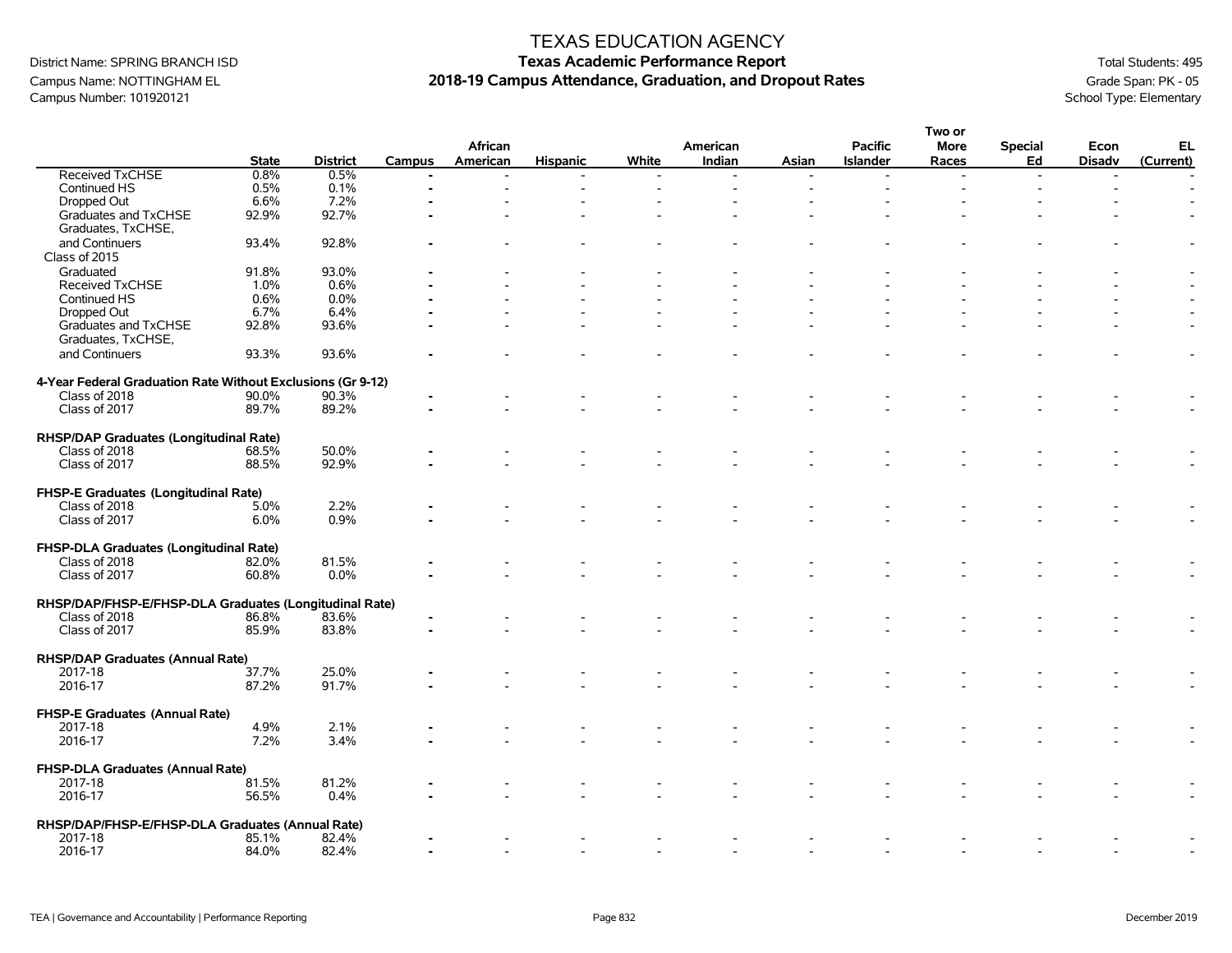#### District Name: SPRING BRANCH ISD **Texas Academic Performance Report** Total Students: 495 **2018-19 Campus Graduation Profile** Graduation **Profile** Grade Span: PK - 05

School Type: Elementary

| Campus Name: NOTTINGHAM EL |
|----------------------------|
| Campus Number: 101920121   |
|                            |

|                                                            | Campus<br>Count | Campus<br>Percent | <b>District</b><br>Count | <b>State</b><br>Count |
|------------------------------------------------------------|-----------------|-------------------|--------------------------|-----------------------|
| Graduates (2017-18 Annual Graduates)                       |                 |                   |                          |                       |
| <b>Total Graduates</b>                                     |                 |                   | 2,331                    | 347,893               |
| By Ethnicity:                                              |                 |                   |                          |                       |
| African American                                           |                 |                   | 104                      | 43,502                |
| Hispanic                                                   |                 |                   | 1,206                    | 173,272               |
| White                                                      |                 |                   | 781                      | 107,052               |
| American Indian                                            |                 |                   | 5                        | 1,226                 |
| Asian                                                      |                 |                   | 200                      | 15,589                |
| Pacific Islander                                           |                 |                   | 3                        | 528                   |
| Two or More Races                                          |                 |                   | 32                       | 6,724                 |
| By Graduation Type:                                        |                 |                   |                          |                       |
| Minimum H.S. Program                                       |                 |                   | 27                       | 5,855                 |
| Recommended H.S. Program/Distinguished Achievement Program |                 |                   | 9                        | 3,538                 |
| Foundation H.S. Program (No Endorsement)                   |                 |                   | 433                      | 49,432                |
| Foundation H.S. Program (Endorsement)                      |                 |                   | 46                       | 16,542                |
| Foundation H.S. Program (DLA)                              |                 |                   | 1,816                    | 272,526               |
| <b>Special Education Graduates</b>                         |                 |                   | 107                      | 25,962                |
| Economically Disadvantaged Graduates                       |                 |                   | 931                      | 166,956               |
| <b>LEP Graduates</b>                                       |                 |                   | 267                      | 21,359                |
| <b>At-Risk Graduates</b>                                   |                 |                   | 969                      | 144,805               |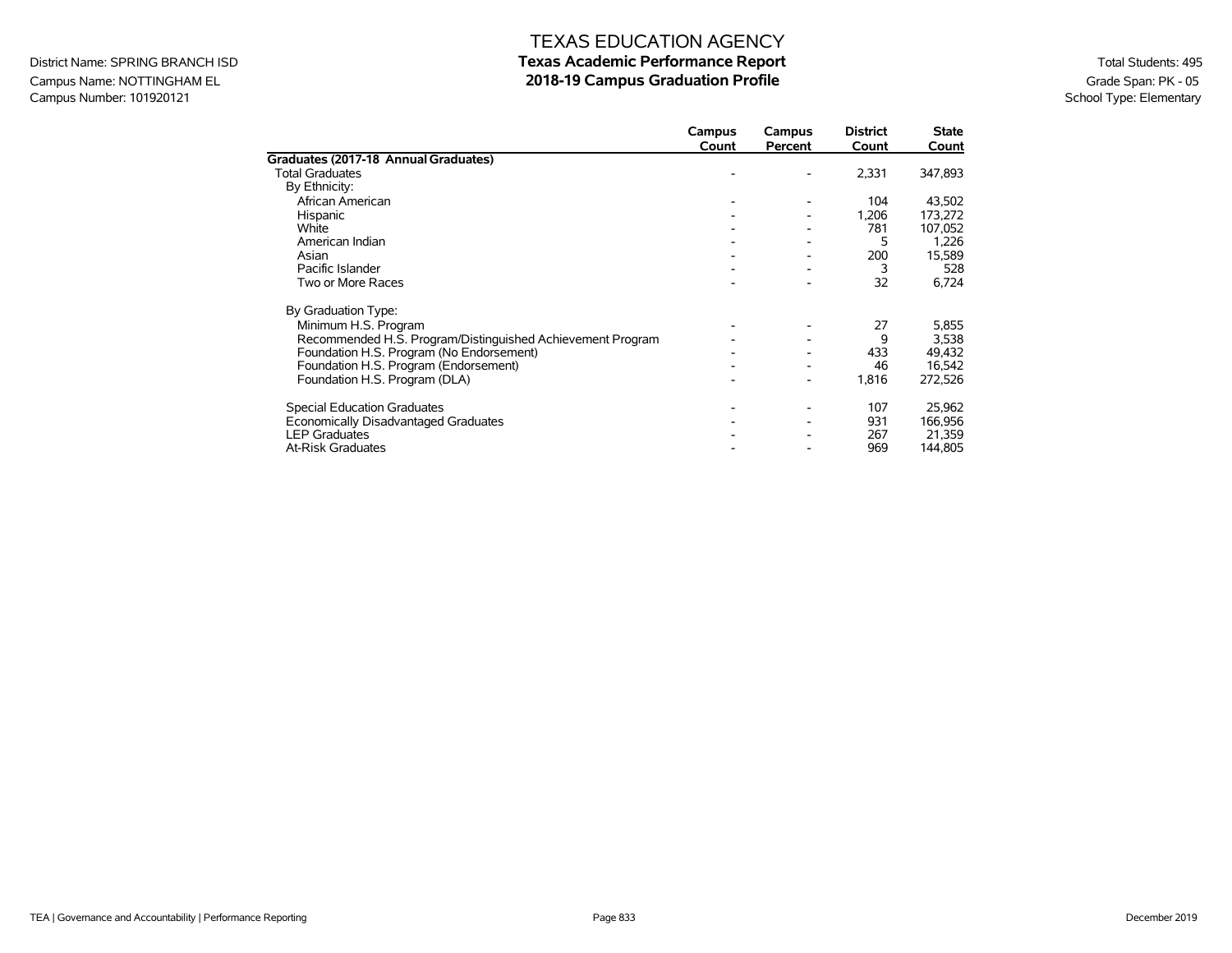Campus Name: NOTTINGHAM EL **2018-19 Campus College, Career, and Military Readiness (CCMR)** Grade Span: PK - 05<br>Campus Number: 101920121<br>School Type: Elementary Campus Number: 101920121

### District Name: SPRING BRANCH ISD **Texas Academic Performance Report** Total Students: 495

**Two or**

|                                                                                                |              |                 |        |          |                 |       |          |       |                 | ו שטו |                |               |           |
|------------------------------------------------------------------------------------------------|--------------|-----------------|--------|----------|-----------------|-------|----------|-------|-----------------|-------|----------------|---------------|-----------|
|                                                                                                |              |                 |        | African  |                 |       | American |       | <b>Pacific</b>  | More  | <b>Special</b> | Econ          | EL        |
| College, Career, and Military Ready Graduates (Student Achievement) ***                        | <b>State</b> | <b>District</b> | Campus | American | <b>Hispanic</b> | White | Indian   | Asian | <b>Islander</b> | Races | Ed             | <b>Disadv</b> | (Current) |
|                                                                                                |              |                 |        |          |                 |       |          |       |                 |       |                |               |           |
| College, Career, or Military Ready (Annual Graduates)                                          |              |                 |        |          |                 |       |          |       |                 |       |                |               |           |
| 2017-18                                                                                        | 65.5%        | 68.0%           |        |          |                 |       |          |       |                 |       |                |               |           |
|                                                                                                |              |                 |        |          |                 |       |          |       |                 |       |                |               |           |
|                                                                                                |              |                 |        |          |                 |       |          |       |                 |       |                |               |           |
| <b>College Ready Graduates ***</b>                                                             |              |                 |        |          |                 |       |          |       |                 |       |                |               |           |
| College Ready (Annual Graduates)                                                               |              |                 |        |          |                 |       |          |       |                 |       |                |               |           |
| 2017-18                                                                                        | 50.0%        | 62.3%           |        |          |                 |       |          |       |                 |       |                |               |           |
|                                                                                                |              |                 |        |          |                 |       |          |       |                 |       |                |               |           |
| TSI Criteria Graduates (Annual Graduates)                                                      |              |                 |        |          |                 |       |          |       |                 |       |                |               |           |
| English Language Arts                                                                          |              |                 |        |          |                 |       |          |       |                 |       |                |               |           |
| 2017-18                                                                                        | 58.2%        | 69.4%           |        |          |                 |       |          |       |                 |       |                |               |           |
| Mathematics                                                                                    |              |                 |        |          |                 |       |          |       |                 |       |                |               |           |
| 2017-18                                                                                        | 46.0%        | 63.2%           |        |          |                 |       |          |       |                 |       |                |               |           |
| <b>Both Subjects</b>                                                                           |              |                 |        |          |                 |       |          |       |                 |       |                |               |           |
| 2017-18                                                                                        | 42.1%        | 59.1%           |        |          |                 |       |          |       |                 |       |                |               |           |
|                                                                                                |              |                 |        |          |                 |       |          |       |                 |       |                |               |           |
| Dual Course Credits (Annual Graduates)                                                         |              |                 |        |          |                 |       |          |       |                 |       |                |               |           |
| Any Subject                                                                                    |              |                 |        |          |                 |       |          |       |                 |       |                |               |           |
|                                                                                                |              |                 |        |          |                 |       |          |       |                 |       |                |               |           |
| 2017-18                                                                                        | 20.7%        | 15.6%           |        |          |                 |       |          |       |                 |       |                |               |           |
| 2016-17                                                                                        | 19.9%        | 10.9%           |        |          |                 |       |          |       |                 |       |                |               |           |
|                                                                                                |              |                 |        |          |                 |       |          |       |                 |       |                |               |           |
| AP/IB Met Criteria in Any Subject (Annual Graduates)                                           |              |                 |        |          |                 |       |          |       |                 |       |                |               |           |
| Any Subject                                                                                    |              |                 |        |          |                 |       |          |       |                 |       |                |               |           |
| 2017-18                                                                                        | 20.4%        | 33.4%           |        |          |                 |       |          |       |                 |       |                |               |           |
| 2016-17                                                                                        | 20.1%        | 33.6%           |        |          |                 |       |          |       |                 |       |                |               |           |
|                                                                                                |              |                 |        |          |                 |       |          |       |                 |       |                |               |           |
| Associate's Degree                                                                             |              |                 |        |          |                 |       |          |       |                 |       |                |               |           |
| Associate's Degree (Annual Graduates)                                                          |              |                 |        |          |                 |       |          |       |                 |       |                |               |           |
| 2017-18                                                                                        | 1.4%         | 0.0%            |        |          |                 |       |          |       |                 |       |                |               |           |
| 2016-17                                                                                        | 0.8%         | 0.0%            |        |          |                 |       |          |       |                 |       |                |               |           |
|                                                                                                |              |                 |        |          |                 |       |          |       |                 |       |                |               |           |
| OnRamps Course Credits (Annual Graduates)                                                      |              |                 |        |          |                 |       |          |       |                 |       |                |               |           |
| 2017-18                                                                                        | 1.0%         | 0.0%            |        |          |                 |       |          |       |                 |       |                |               |           |
|                                                                                                |              |                 |        |          |                 |       |          |       |                 |       |                |               |           |
|                                                                                                |              |                 |        |          |                 |       |          |       |                 |       |                |               |           |
| <b>Career/Military Ready Graduates</b>                                                         |              |                 |        |          |                 |       |          |       |                 |       |                |               |           |
| Career or Military Ready (Annual Graduates)                                                    |              |                 |        |          |                 |       |          |       |                 |       |                |               |           |
| 2017-18                                                                                        | 28.7%        | 17.8%           |        |          |                 |       |          |       |                 |       |                |               |           |
| 2016-17                                                                                        | 13.2%        | 8.0%            |        |          |                 |       |          |       |                 |       |                |               |           |
|                                                                                                |              |                 |        |          |                 |       |          |       |                 |       |                |               |           |
| Approved Industry-Based Certification (Annual Graduates)                                       |              |                 |        |          |                 |       |          |       |                 |       |                |               |           |
| 2017-18                                                                                        | 4.8%         | 2.4%            |        |          |                 |       |          |       |                 |       |                |               |           |
| 2016-17                                                                                        | 2.7%         | 1.5%            |        |          |                 |       |          |       |                 |       |                |               |           |
|                                                                                                |              |                 |        |          |                 |       |          |       |                 |       |                |               |           |
| Graduate with Completed IEP and Workforce Readiness (Annual Graduates)                         |              |                 |        |          |                 |       |          |       |                 |       |                |               |           |
| 2017-18                                                                                        | 1.7%         | 2.2%            |        |          |                 |       |          |       |                 |       |                |               |           |
|                                                                                                | 1.0%         |                 |        |          |                 |       |          |       |                 |       |                |               |           |
| 2016-17                                                                                        |              | 0.1%            |        |          |                 |       |          |       |                 |       |                |               |           |
|                                                                                                |              |                 |        |          |                 |       |          |       |                 |       |                |               |           |
| CTE Coherent Sequence Coursework Aligned with Industry-Based Certifications (Annual Graduates) |              |                 |        |          |                 |       |          |       |                 |       |                |               |           |
| 2017-18                                                                                        | 38.7%        | 26.1%           |        |          |                 |       |          |       |                 |       |                |               |           |
| 2016-17                                                                                        | 17.3%        | 12.1%           |        |          |                 |       |          |       |                 |       |                |               |           |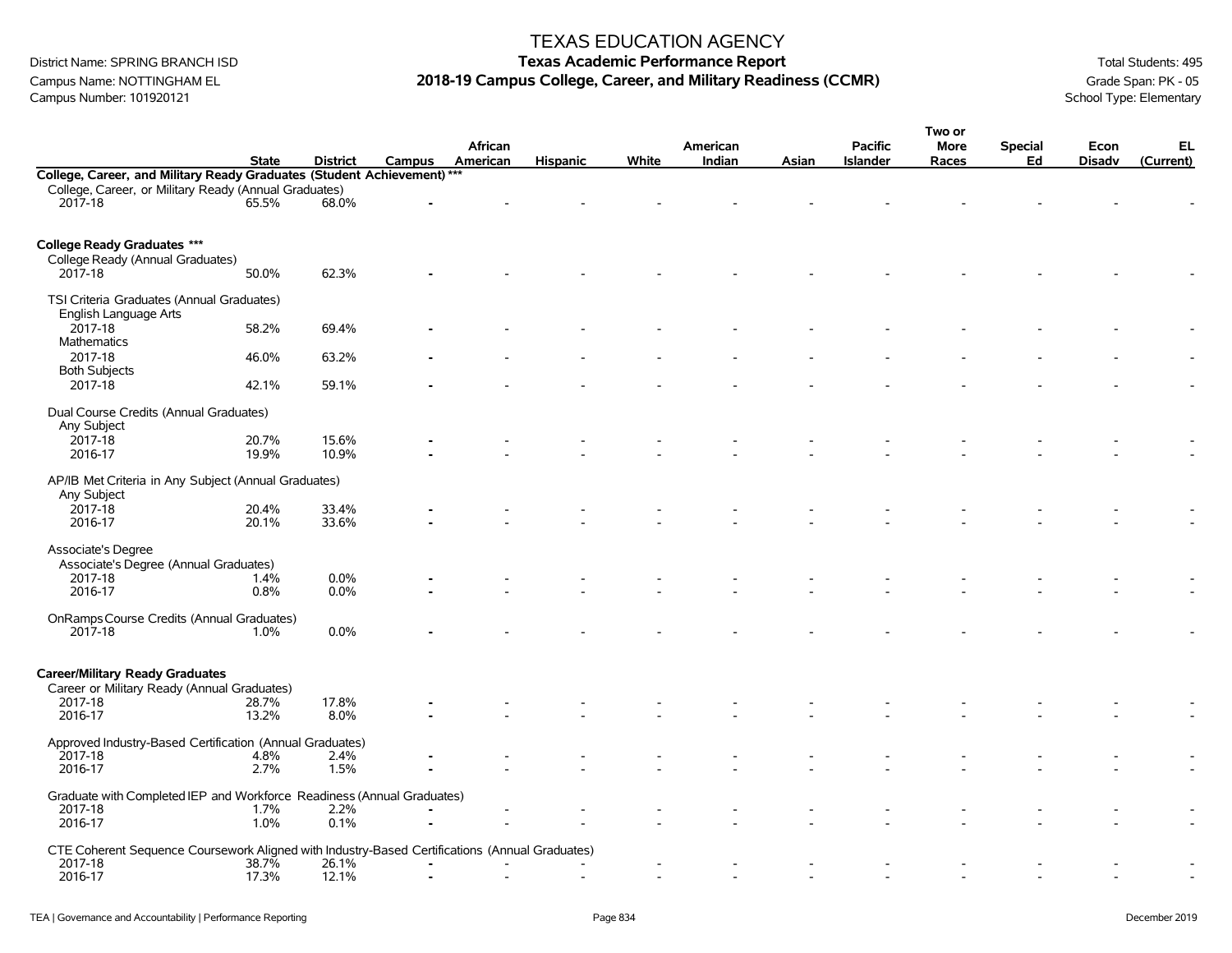Campus Name: NOTTINGHAM EL **2018-19 Campus College, Career, and Military Readiness (CCMR)** Grade Span: PK - 05<br>Campus Number: 101920121<br>School Type: Elementary Campus Number: 101920121

|                                                                                                                  |              |                 | African                  |                          | American                 |                          |        | <b>Pacific</b> | Two or<br><b>More</b>    | <b>Special</b>           | Econ                     | EL            |           |
|------------------------------------------------------------------------------------------------------------------|--------------|-----------------|--------------------------|--------------------------|--------------------------|--------------------------|--------|----------------|--------------------------|--------------------------|--------------------------|---------------|-----------|
|                                                                                                                  | <b>State</b> | <b>District</b> | Campus                   | American                 | Hispanic                 | White                    | Indian | Asian          | Islander                 | Races                    | Ed                       | <b>Disadv</b> | (Current) |
| U.S. Armed Forces Enlistment (Annual Graduates)                                                                  |              |                 |                          |                          |                          |                          |        |                |                          |                          |                          |               |           |
| 2017-18                                                                                                          | 4.3%         | 0.9%            | $\blacksquare$           |                          |                          |                          |        |                |                          |                          |                          |               |           |
| 2016-17                                                                                                          | 2.2%         | 0.3%            | $\sim$                   | $\overline{\phantom{a}}$ | $\overline{\phantom{0}}$ | $\overline{\phantom{0}}$ |        | -              | $\overline{\phantom{0}}$ | $\overline{\phantom{0}}$ | $\overline{\phantom{0}}$ |               |           |
| Graduates under an Advanced Degree Plan and Identified as a current Special Education Student (Annual Graduates) |              |                 |                          |                          |                          |                          |        |                |                          |                          |                          |               |           |
| 2017-18                                                                                                          | 2.6%         | 0.6%            |                          |                          |                          |                          |        |                |                          |                          |                          |               |           |
| Graduates with Level I or Level II Certificate (Annual Graduates)                                                |              |                 |                          |                          |                          |                          |        |                |                          |                          |                          |               |           |
| 2017-18                                                                                                          | $0.6\%$      | $0.0\%$         | $\sim$                   | $\overline{\phantom{0}}$ | $\overline{\phantom{0}}$ |                          | -      | ۰.             | $\overline{\phantom{0}}$ | $\overline{\phantom{0}}$ |                          |               |           |
| 2016-17                                                                                                          | $0.5\%$      | $0.0\%$         | $\overline{\phantom{a}}$ |                          |                          |                          |        |                |                          |                          |                          |               |           |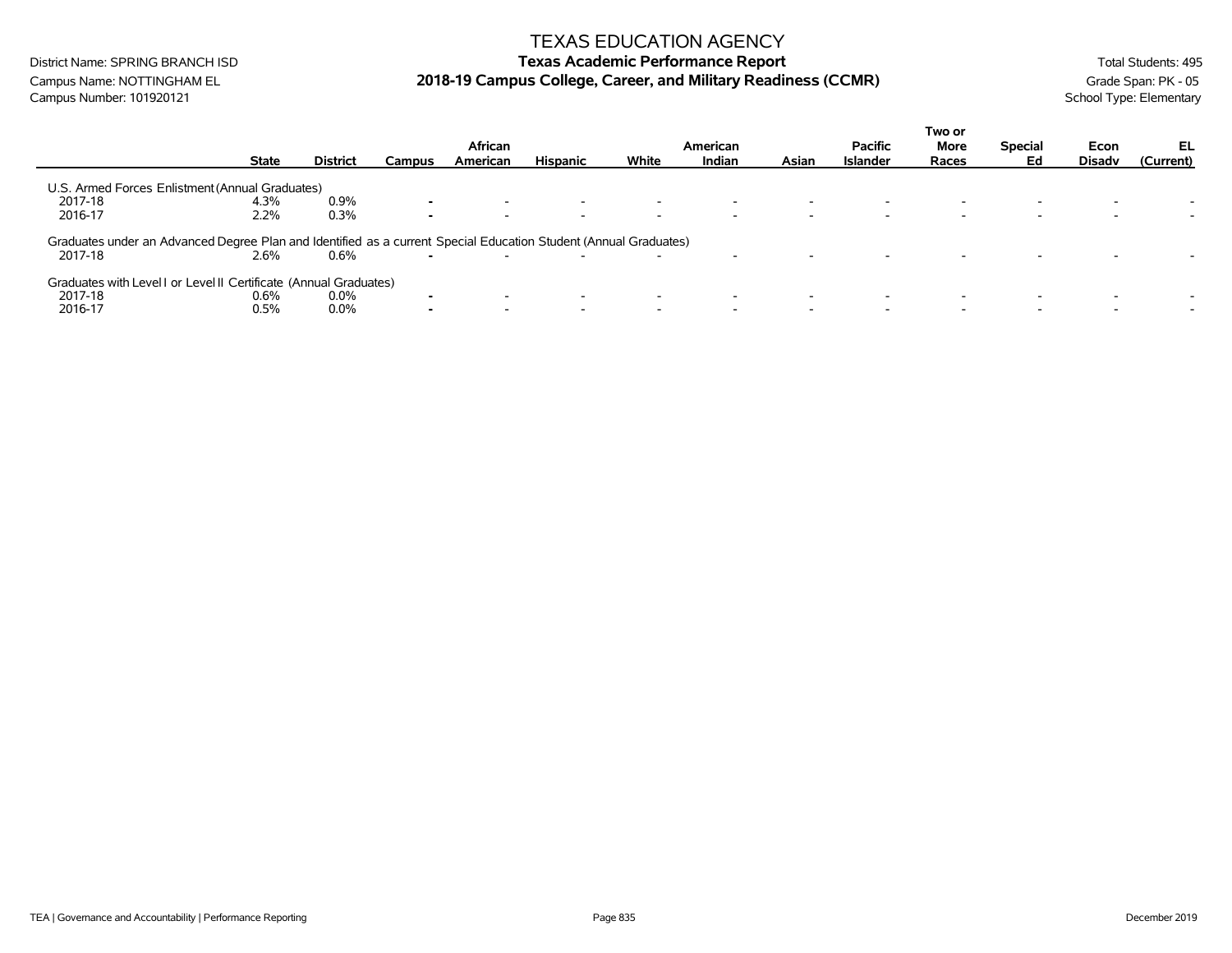Campus Name: NOTTINGHAM EL **2018-19 Campus CCMR-Related Indicators** Grade Span: PK - 05<br>Campus Number: 101920121<br>School Type: Elementary Campus Number: 101920121

|                                                                           |              |                 |               |          |                 |       |          |       |                | Two or         |                |                          |                          |
|---------------------------------------------------------------------------|--------------|-----------------|---------------|----------|-----------------|-------|----------|-------|----------------|----------------|----------------|--------------------------|--------------------------|
|                                                                           |              |                 |               | African  |                 |       | American |       | <b>Pacific</b> | <b>More</b>    | <b>Special</b> | Econ                     | EL                       |
|                                                                           | <b>State</b> | <b>District</b> | <b>Campus</b> | American | <b>Hispanic</b> | White | Indian   | Asian | Islander       | Races          | Ed             | <b>Disadv</b>            | (Current)                |
| TSIA Results (Graduates >= Criterion) (Annual Graduates)                  |              |                 |               |          |                 |       |          |       |                |                |                |                          |                          |
| Reading                                                                   |              |                 |               |          |                 |       |          |       |                |                |                |                          |                          |
| 2017-18                                                                   | 32.1%        | 14.9%           |               |          |                 |       |          |       |                |                |                |                          |                          |
| 2016-17                                                                   | 23.4%        | 15.2%           |               |          |                 |       |          |       |                |                |                |                          |                          |
| Mathematics                                                               |              |                 |               |          |                 |       |          |       |                |                |                |                          |                          |
| 2017-18                                                                   | 23.7%        | 16.3%           |               |          |                 |       |          |       |                |                |                |                          |                          |
| 2016-17                                                                   | 19.8%        | 19.4%           |               |          |                 |       |          |       |                |                |                |                          | $\overline{a}$           |
| <b>Both Subjects</b>                                                      |              |                 |               |          |                 |       |          |       |                |                |                |                          |                          |
| 2017-18                                                                   | 18.1%        | 7.3%            |               |          |                 |       |          |       |                |                |                |                          | $\overline{\phantom{a}}$ |
| 2016-17                                                                   | 12.9%        | 8.8%            |               |          |                 |       |          |       |                |                |                |                          | $\overline{\phantom{a}}$ |
|                                                                           |              |                 |               |          |                 |       |          |       |                |                |                |                          |                          |
| <b>CTE Coherent Sequence (Annual Graduates)</b>                           |              |                 |               |          |                 |       |          |       |                |                |                |                          |                          |
| 2017-18                                                                   | 58.4%        | 35.4%           |               |          |                 |       |          |       |                |                |                |                          |                          |
| 2016-17                                                                   | 50.5%        | 31.7%           |               |          |                 |       |          |       |                |                |                |                          |                          |
|                                                                           |              |                 |               |          |                 |       |          |       |                |                |                |                          |                          |
| Completed and Received Credit for College Prep Courses (Annual Graduates) |              |                 |               |          |                 |       |          |       |                |                |                |                          |                          |
| English Language Arts                                                     |              |                 |               |          |                 |       |          |       |                |                |                |                          |                          |
| 2017-18                                                                   | 2.0%         | 1.1%            |               |          |                 |       |          |       |                |                |                |                          |                          |
| 2016-17                                                                   | 0.8%         | 0.0%            |               |          |                 |       |          |       |                |                |                |                          |                          |
| Mathematics                                                               |              |                 |               |          |                 |       |          |       |                |                |                |                          |                          |
| 2017-18                                                                   | 3.9%         | 0.9%            |               |          |                 |       |          |       |                |                |                |                          |                          |
| 2016-17                                                                   | 1.4%         | 0.0%            |               |          |                 |       |          |       |                |                |                |                          | $\blacksquare$           |
| <b>Both Subjects</b>                                                      |              |                 |               |          |                 |       |          |       |                |                |                |                          |                          |
| 2017-18                                                                   | 0.9%         | 0.0%            |               |          |                 |       |          |       |                |                |                |                          |                          |
| 2016-17                                                                   | 0.2%         | 0.0%            |               |          |                 |       |          |       |                |                |                |                          | $\overline{a}$           |
|                                                                           |              |                 |               |          |                 |       |          |       |                |                |                |                          |                          |
| AP/IB Results (Participation) (Grades 11-12)<br>All Subjects              |              |                 |               |          |                 |       |          |       |                |                |                |                          |                          |
| 2018                                                                      | 25.8%        | 39.0%           |               |          |                 |       |          |       |                |                | n/a            |                          | n/a                      |
| 2017                                                                      | 26.2%        | 39.3%           |               |          |                 |       |          |       |                |                | n/a            | $\overline{\phantom{a}}$ | n/a                      |
| English Language Arts                                                     |              |                 |               |          |                 |       |          |       |                |                |                |                          |                          |
| 2018                                                                      | 15.3%        | 22.9%           |               |          |                 |       |          |       |                |                | n/a            |                          | n/a                      |
| 2017                                                                      | 15.9%        | 25.5%           |               |          |                 |       |          |       |                |                | n/a            | $\sim$                   | n/a                      |
| Mathematics                                                               |              |                 |               |          |                 |       |          |       |                |                |                |                          |                          |
| 2018                                                                      | 7.3%         | 14.0%           |               |          |                 |       |          |       |                |                | n/a            |                          | n/a                      |
| 2017                                                                      | 7.2%         | 13.5%           |               |          |                 |       |          |       |                |                | n/a            | $\overline{\phantom{a}}$ | n/a                      |
| Science                                                                   |              |                 |               |          |                 |       |          |       |                |                |                |                          |                          |
| 2018                                                                      | 10.8%        | 17.2%           |               |          |                 |       |          |       |                |                | n/a            |                          | n/a                      |
| 2017                                                                      | 10.9%        | 17.4%           |               |          |                 |       |          |       |                | $\overline{a}$ | n/a            | $\overline{\phantom{a}}$ | n/a                      |
| Social Studies                                                            |              |                 |               |          |                 |       |          |       |                |                |                |                          |                          |
| 2018                                                                      | 14.5%        | 29.0%           |               |          |                 |       |          |       |                |                | n/a            |                          | n/a                      |
| 2017                                                                      | 15.0%        | 30.7%           |               |          |                 |       |          |       |                |                | n/a            |                          | n/a                      |
|                                                                           |              |                 |               |          |                 |       |          |       |                |                |                |                          |                          |
| AP/IB Results (Examinees >= Criterion) (Grades 11-12)<br>All Subjects     |              |                 |               |          |                 |       |          |       |                |                |                |                          |                          |
| 2018                                                                      | 50.7%        | 63.4%           |               |          |                 |       |          |       |                |                | n/a            |                          | n/a                      |
| 2017                                                                      | 49.1%        | 60.4%           |               |          |                 |       |          |       |                |                | n/a            |                          | n/a                      |
| English Language Arts                                                     |              |                 |               |          |                 |       |          |       |                |                |                |                          |                          |
| 2018                                                                      | 42.5%        | 56.6%           |               |          |                 |       |          |       |                |                | n/a            |                          | n/a                      |
| 2017                                                                      | 41.3%        | 55.2%           |               |          |                 |       |          |       |                |                | n/a            |                          | n/a                      |
| <b>Mathematics</b>                                                        |              |                 |               |          |                 |       |          |       |                |                |                |                          |                          |
| 2018                                                                      | 52.8%        | 60.9%           |               |          |                 |       |          |       |                |                | n/a            |                          | n/a                      |
|                                                                           |              |                 |               |          |                 |       |          |       |                |                |                |                          |                          |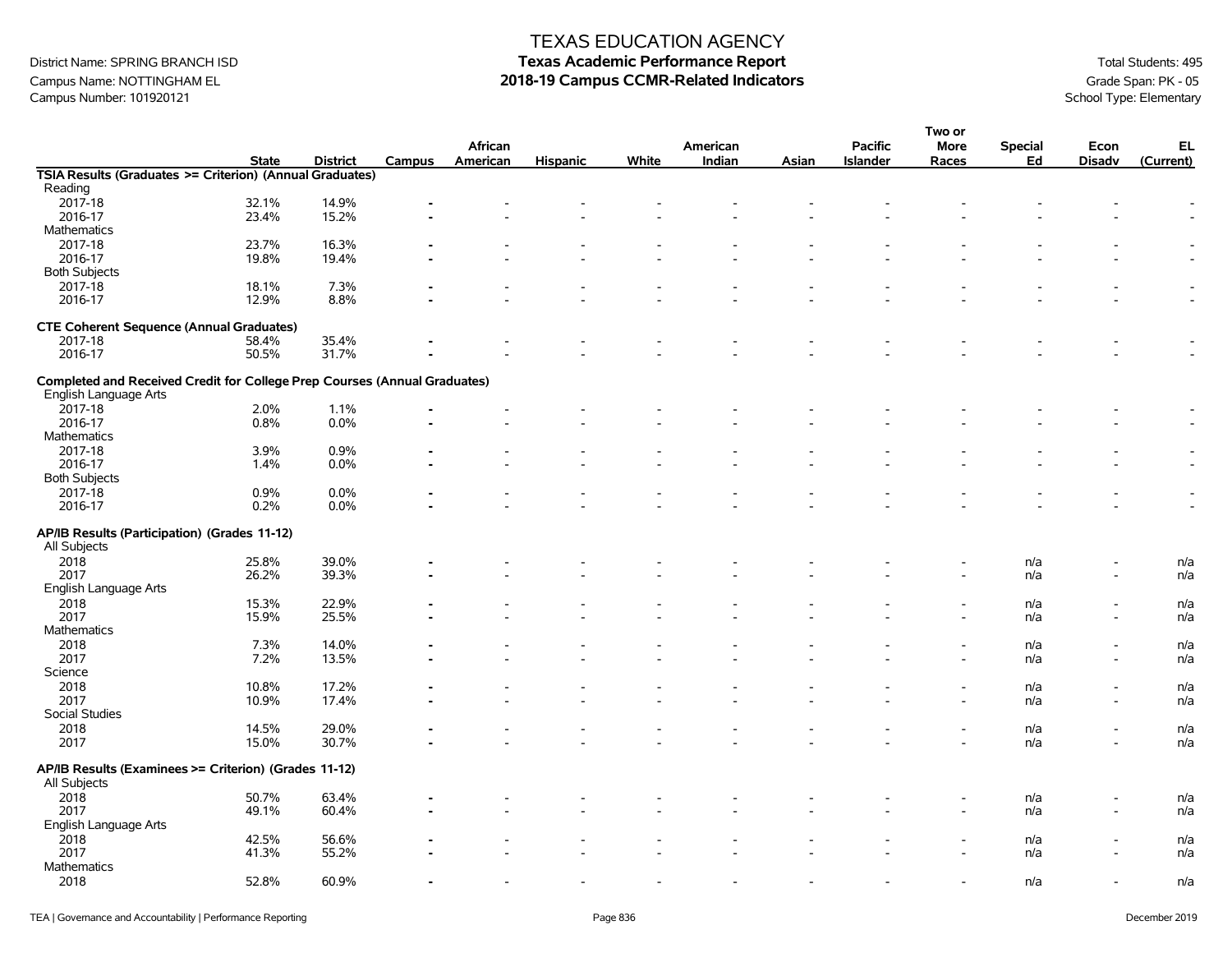Campus Name: NOTTINGHAM EL **2018-19 Campus CCMR-Related Indicators** Grade Span: PK - 05<br>Campus Number: 101920121<br>School Type: Elementary Campus Number: 101920121

|                                                          |              |                 | African        |          |                          |       | American       |       | <b>Pacific</b>           |                          | <b>Special</b> | Econ                         | EL        |
|----------------------------------------------------------|--------------|-----------------|----------------|----------|--------------------------|-------|----------------|-------|--------------------------|--------------------------|----------------|------------------------------|-----------|
|                                                          | <b>State</b> | <b>District</b> | Campus         | American | <b>Hispanic</b>          | White | Indian         | Asian | Islander                 | Races                    | Ed             | <b>Disadv</b>                | (Current) |
| 2017                                                     | 51.3%        | 59.8%           |                |          | $\overline{\phantom{a}}$ |       | $\blacksquare$ |       | $\overline{\phantom{a}}$ |                          | n/a            |                              | n/a       |
| Science                                                  |              |                 |                |          |                          |       |                |       |                          |                          |                |                              |           |
| 2018                                                     | 38.0%        | 57.9%           |                |          |                          |       |                |       |                          |                          | n/a            | $\qquad \qquad \blacksquare$ | n/a       |
| 2017                                                     | 38.3%        | 54.1%           |                |          |                          |       |                |       |                          | $\overline{\phantom{a}}$ | n/a            | $\overline{\phantom{a}}$     | n/a       |
| Social Studies                                           |              |                 |                |          |                          |       |                |       |                          |                          |                |                              |           |
| 2018                                                     | 44.6%        | 56.8%           |                |          |                          |       |                |       |                          |                          | n/a            | $\overline{\phantom{a}}$     | n/a       |
| 2017                                                     | 41.4%        | 49.7%           |                |          |                          |       |                |       |                          |                          | n/a            | $\blacksquare$               | n/a       |
| SAT/ACT Results (Annual Graduates) ***                   |              |                 |                |          |                          |       |                |       |                          |                          |                |                              |           |
| Tested                                                   |              |                 |                |          |                          |       |                |       |                          |                          |                |                              |           |
| 2017-18                                                  | 74.6%        | 99.1%           |                |          |                          |       |                |       |                          |                          | n/a            |                              | n/a       |
| 2016-17                                                  | 73.5%        | 97.6%           |                |          |                          |       |                |       |                          | $\overline{\phantom{a}}$ | n/a            | $\blacksquare$               | n/a       |
| At/Above Criterion                                       |              |                 |                |          |                          |       |                |       |                          |                          |                |                              |           |
| 2017-18                                                  | 37.9%        | 49.3%           |                |          |                          |       |                |       |                          |                          | n/a            | $\qquad \qquad \blacksquare$ | n/a       |
| Average SAT Score (Annual Graduates) ***<br>All Subjects |              |                 |                |          |                          |       |                |       |                          |                          |                |                              |           |
| 2017-18<br>English Language Arts<br>and Writing          | 1036         | 1065            |                |          |                          |       |                |       |                          | $\overline{\phantom{a}}$ | n/a            | $\qquad \qquad \blacksquare$ | n/a       |
| 2017-18                                                  | 521          | 529             |                |          |                          |       |                |       |                          | $\overline{\phantom{a}}$ | n/a            | $\overline{\phantom{a}}$     | n/a       |
| Mathematics                                              |              |                 |                |          |                          |       |                |       |                          |                          |                |                              |           |
| 2017-18                                                  | 515          | 536             |                |          |                          |       |                |       |                          |                          | n/a            |                              | n/a       |
| Average ACT Score (Annual Graduates) ***                 |              |                 |                |          |                          |       |                |       |                          |                          |                |                              |           |
| All Subjects                                             |              |                 |                |          |                          |       |                |       |                          |                          |                |                              |           |
| 2017-18                                                  | 20.6         | 25.1            |                |          |                          |       |                |       |                          |                          | n/a            | $\overline{\phantom{a}}$     | n/a       |
| English Language Arts                                    |              |                 |                |          |                          |       |                |       |                          |                          |                |                              |           |
| 2017-18                                                  | 20.3         | 25.2            | $\blacksquare$ |          |                          |       |                |       |                          | $\overline{\phantom{a}}$ | n/a            | $\blacksquare$               | n/a       |
| <b>Mathematics</b>                                       |              |                 |                |          |                          |       |                |       |                          |                          |                |                              |           |
| 2017-18                                                  | 20.6         | 24.9            |                |          |                          |       |                |       |                          |                          | n/a            | ۰                            | n/a       |
| Science                                                  |              |                 |                |          |                          |       |                |       |                          |                          |                |                              |           |
| 2017-18                                                  | 20.9         | 24.8            |                |          |                          |       |                |       |                          |                          | n/a            |                              | n/a       |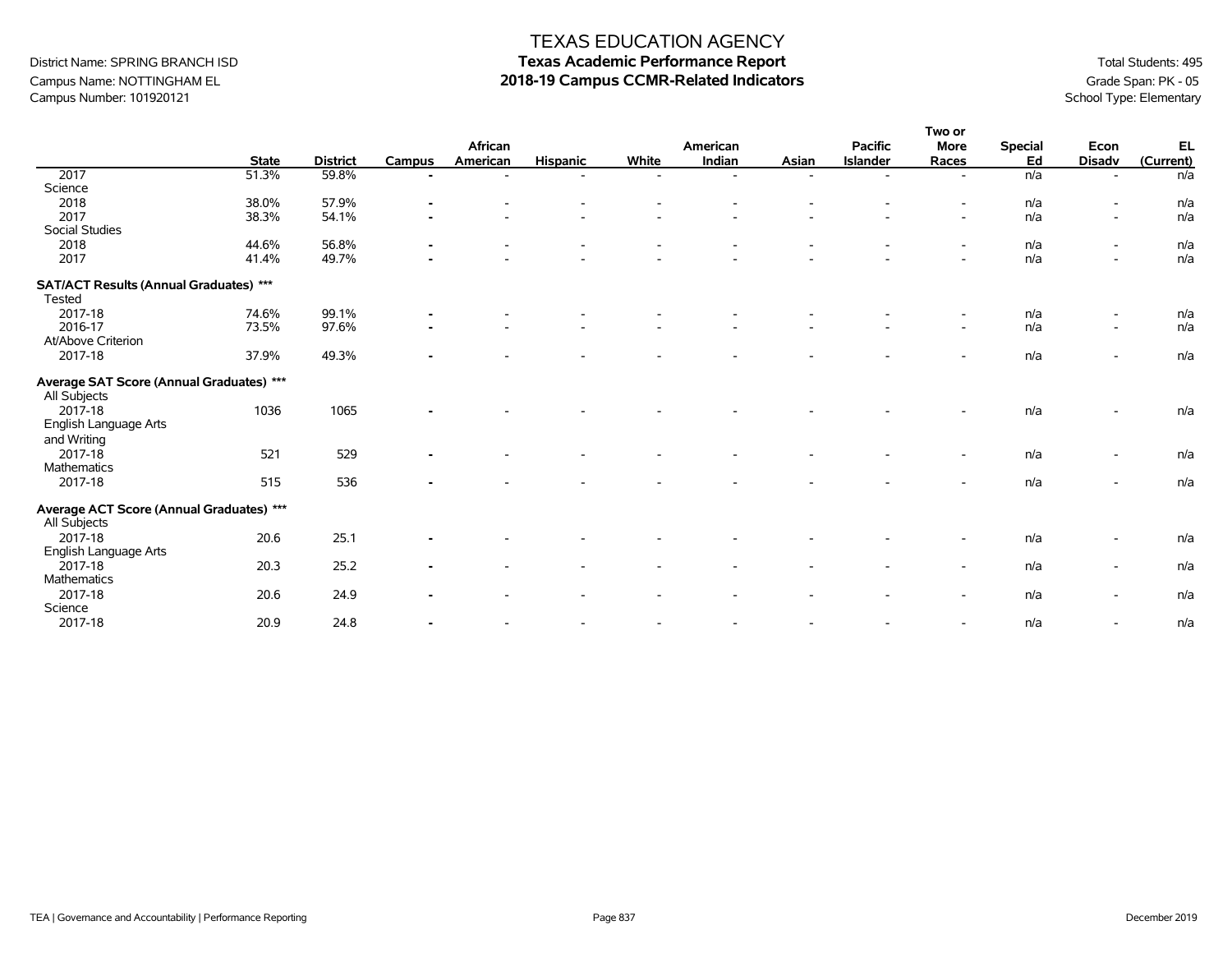Campus Name: NOTTINGHAM EL **2018-19 Campus Other Postsecondary Indicators** Grade Span: PK - 05<br>Campus Number: 101920121<br>School Type: Elementary Campus Number: 101920121

|                                                                                                |              |                 |         |          |                 |       |          |       |                 | Two or      |                |               |           |
|------------------------------------------------------------------------------------------------|--------------|-----------------|---------|----------|-----------------|-------|----------|-------|-----------------|-------------|----------------|---------------|-----------|
|                                                                                                |              |                 | African |          |                 |       | American |       | <b>Pacific</b>  | <b>More</b> | <b>Special</b> | Econ          | EL        |
|                                                                                                | <b>State</b> | <b>District</b> | Campus  | American | <b>Hispanic</b> | White | Indian   | Asian | <b>Islander</b> | Races       | Ed             | <b>Disadv</b> | (Current) |
| <b>Advanced Dual-Credit Course Completion (Grades 9-12)</b>                                    |              |                 |         |          |                 |       |          |       |                 |             |                |               |           |
| Any Subject                                                                                    |              |                 |         |          |                 |       |          |       |                 |             |                |               |           |
| 2017-18                                                                                        | 43.4%        | 45.2%           |         |          |                 |       |          |       |                 |             |                |               |           |
| 2016-17                                                                                        | 37.1%        | 39.4%           |         |          |                 |       |          |       |                 |             |                |               |           |
| English Language Arts                                                                          |              |                 |         |          |                 |       |          |       |                 |             |                |               |           |
| 2017-18                                                                                        | 17.3%        | 21.4%           |         |          |                 |       |          |       |                 |             |                |               |           |
| 2016-17                                                                                        | 16.8%        | 19.4%           |         |          |                 |       |          |       |                 |             |                |               |           |
| Mathematics                                                                                    |              |                 |         |          |                 |       |          |       |                 |             |                |               |           |
| 2017-18                                                                                        | 20.7%        | 30.6%           |         |          |                 |       |          |       |                 |             |                |               |           |
| 2016-17                                                                                        | 19.5%        | 27.4%           |         |          |                 |       |          |       |                 |             |                |               |           |
| Science                                                                                        |              |                 |         |          |                 |       |          |       |                 |             |                |               |           |
| 2017-18                                                                                        | 21.2%        | 18.7%           |         |          |                 |       |          |       |                 |             |                |               |           |
| 2016-17                                                                                        | 5.7%         | 5.8%            |         |          |                 |       |          |       |                 |             |                |               |           |
| Social Studies                                                                                 |              |                 |         |          |                 |       |          |       |                 |             |                |               |           |
| 2017-18                                                                                        | 22.8%        | 25.7%           |         |          |                 |       |          |       |                 |             |                |               |           |
| 2016-17                                                                                        | 21.8%        | 24.5%           |         |          |                 |       |          |       |                 |             |                |               |           |
| Graduates Enrolled in Texas Institution of Higher Education (TX IHE)                           |              |                 |         |          |                 |       |          |       |                 |             |                |               |           |
| 2016-17                                                                                        | 54.6%        | 53.5%           |         |          |                 |       |          |       |                 |             |                |               |           |
| 2015-16                                                                                        | 54.7%        | 55.8%           |         |          |                 |       |          |       |                 |             |                |               |           |
| Graduates in TX IHE Completing One Year Without Enrollment in a Developmental Education Course |              |                 |         |          |                 |       |          |       |                 |             |                |               |           |
| 2016-17                                                                                        | 59.2%        | 68.5%           |         |          |                 |       |          |       |                 |             |                |               |           |
| 2015-16                                                                                        | 55.7%        | 71.0%           |         |          |                 |       |          |       |                 |             |                |               |           |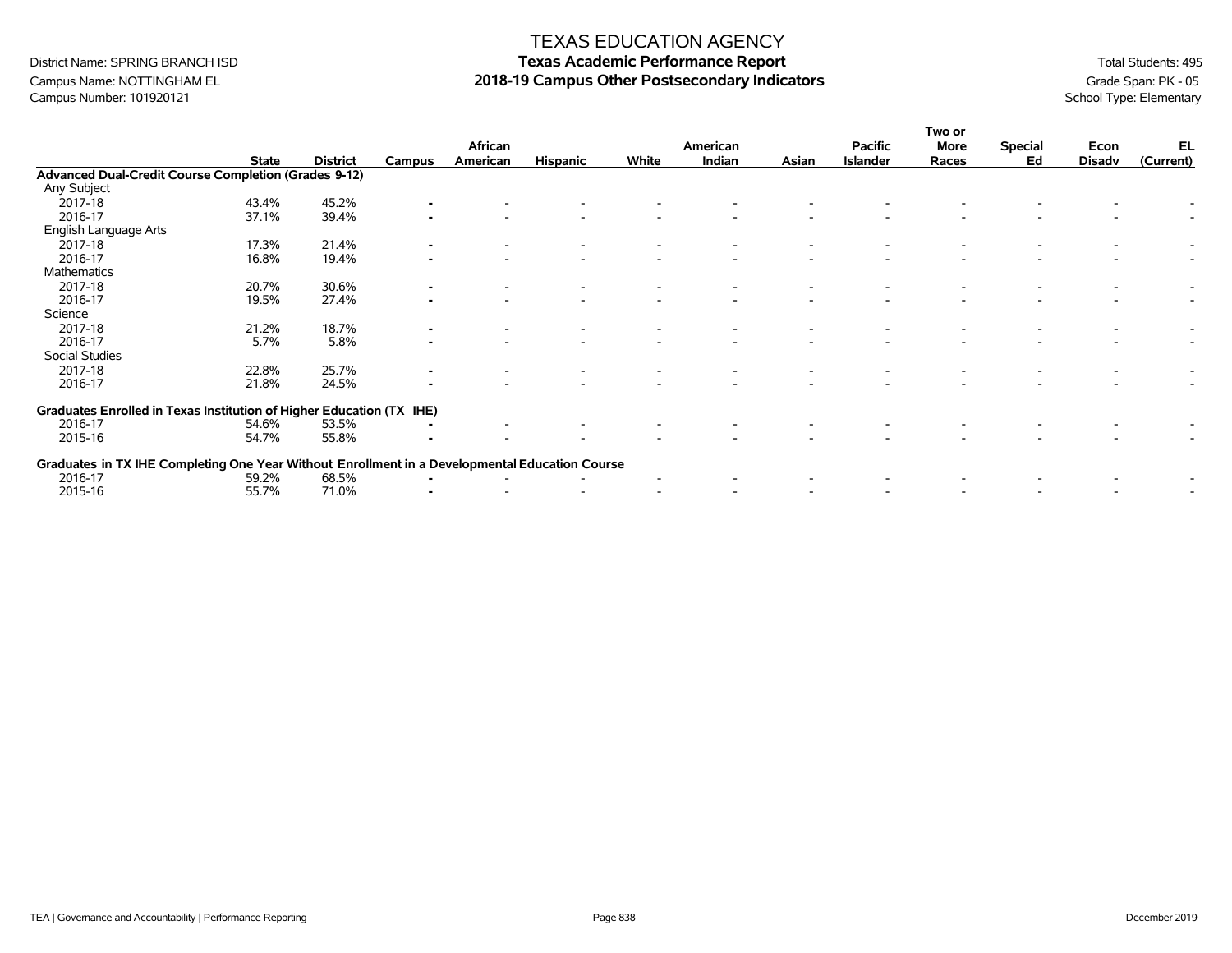### District Name: SPRING BRANCH ISD **Texas Academic Performance Report** Total Students: 495

Campus Name: NOTTINGHAM EL **2018-19 Campus Student Information**<br>Campus Number: 101920121<br>School Type: Elementary Campus Number: 101920121

|                                                           |             | ---------------- Campus --------------- |                 |              |
|-----------------------------------------------------------|-------------|-----------------------------------------|-----------------|--------------|
| <b>Student Information</b>                                | Count       | Percent                                 | <b>District</b> | <b>State</b> |
| <b>Total Students</b>                                     | 495         | 100.0%                                  | 34,632          | 5,416,400    |
| Students by Grade:                                        |             |                                         |                 |              |
| Early Childhood Education                                 | 0           | 0.0%                                    | 0.2%            | 0.3%         |
| Pre-Kindergarten                                          | 24          | 4.8%                                    | 5.9%            | 4.4%         |
| Kindergarten                                              | 59          | 11.9%                                   | 6.6%            | 6.9%         |
| Grade 1                                                   | 82          | 16.6%                                   | 6.7%            | 7.1%         |
| Grade 2                                                   | 90          | 18.2%                                   | 6.9%            | 7.2%         |
| Grade 3                                                   | 84          | 17.0%                                   | 7.2%            | 7.3%         |
| Grade 4                                                   | 78          | 15.8%                                   | 7.4%            | 7.6%         |
| Grade 5                                                   | 78          | 15.8%                                   | 7.6%            | 7.7%         |
| Grade 6                                                   | 0           | 0.0%                                    | 7.5%            | 7.7%         |
| Grade 7                                                   | $\mathbf 0$ | 0.0%                                    | 7.3%            | 7.5%         |
| Grade 8                                                   | 0           | 0.0%                                    | 7.3%            | 7.5%         |
| Grade 9                                                   | 0           | 0.0%                                    | 7.8%            | 8.1%         |
| Grade 10                                                  | 0           | 0.0%                                    | 7.6%            | 7.4%         |
| Grade 11                                                  | 0           | 0.0%                                    | 7.0%            | 6.9%         |
| Grade 12                                                  | 0           | 0.0%                                    | 6.9%            | 6.5%         |
| Ethnic Distribution:                                      |             |                                         |                 |              |
| African American                                          | 59          | 11.9%                                   | 4.9%            | 12.6%        |
| Hispanic                                                  | 130         | 26.3%                                   | 59.2%           | 52.6%        |
| White                                                     | 243         | 49.1%                                   | 26.9%           | 27.4%        |
| American Indian                                           | $\mathbf 0$ | 0.0%                                    | 0.3%            | 0.4%         |
| Asian                                                     | 38          | 7.7%                                    | 6.5%            | 4.5%         |
| Pacific Islander                                          | $\mathbf 0$ | 0.0%                                    | 0.0%            | 0.2%         |
| Two or More Races                                         | 25          | 5.1%                                    | 2.2%            | 2.4%         |
| Economically Disadvantaged                                | 172         | 34.7%                                   | 58.9%           | 60.6%        |
| Non-Educationally Disadvantaged                           | 323         | 65.3%                                   | 41.1%           | 39.4%        |
| Section 504 Students                                      | 30          | 6.1%                                    | 6.1%            | 6.5%         |
| English Learners (EL)                                     | 89          | 18.0%                                   | 34.2%           | 19.5%        |
| Students w/ Disciplinary Placements (2017-18)             | $\mathbf 0$ | 0.0%                                    | 0.8%            | 1.4%         |
| Students w/ Dyslexia                                      | 23          | 4.6%                                    | 2.9%            | 3.6%         |
| At-Risk                                                   | 190         | 38.4%                                   | 55.6%           | 50.1%        |
| Students with Disabilities by Type of Primary Disability: |             |                                         |                 |              |
| <b>Total Students with Disabilities</b>                   | 53          |                                         |                 |              |
| By Type of Primary Disability                             |             |                                         |                 |              |
| Students with Intellectual Disabilities                   | 13          | 24.5%                                   | 38.4%           | 42.4%        |
| Students with Physical Disabilities                       | 25          | 47.2%                                   | 24.5%           | 21.9%        |
| <b>Students with Autism</b>                               | 9           | 17.0%                                   | 18.3%           | 13.7%        |
| Students with Behavioral Disabilities                     | $\ast\ast$  | $**$                                    | 17.5%           | 20.6%        |
| Students with Non-Categorical Early Childhood             | $\ast$      | $\ast$                                  | 1.4%            | 1.4%         |
| Mobility (2017-18):                                       |             |                                         |                 |              |
| <b>Total Mobile Students</b>                              | 67          | 15.0%                                   | 11.2%           | 15.4%        |
|                                                           |             |                                         |                 |              |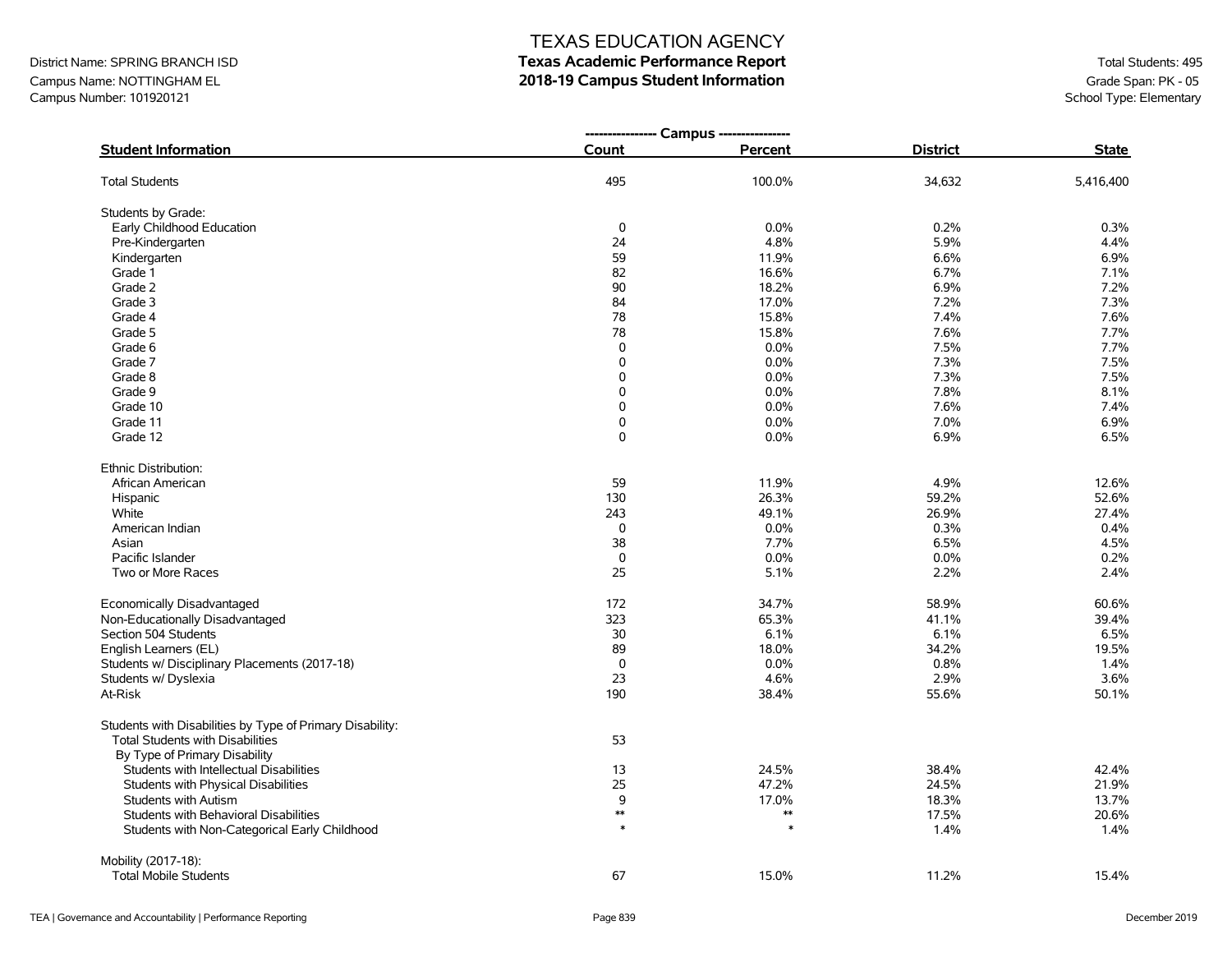# District Name: SPRING BRANCH ISD **Texas Academic Performance Report** Total Students: 495

Campus Name: NOTTINGHAM EL **2018-19 Campus Student Information**<br>Campus Number: 101920121<br>School Type: Elementary Campus Number: 101920121

|                            | Campus -----------------<br>---------------- |         |                 |              |
|----------------------------|----------------------------------------------|---------|-----------------|--------------|
| <b>Student Information</b> | Count                                        | Percent | <b>District</b> | <b>State</b> |
| By Ethnicity:              |                                              |         |                 |              |
| African American           | 14                                           | 3.1%    |                 |              |
| Hispanic                   | 17                                           | 3.8%    |                 |              |
| White                      | 25                                           | 5.6%    |                 |              |
| American Indian            | 0                                            | 0.0%    |                 |              |
| Asian                      |                                              | 1.1%    |                 |              |
| Pacific Islander           | 0                                            | 0.0%    |                 |              |
| Two or More Races          | 6                                            | 1.3%    |                 |              |

|                            |                          | --------Non-Special Education Rates-------- | --------Special Education Rates-------- |                          |                 |              |
|----------------------------|--------------------------|---------------------------------------------|-----------------------------------------|--------------------------|-----------------|--------------|
| <b>Student Information</b> | Campus                   | <b>District</b>                             | <b>State</b>                            | Campus                   | <b>District</b> | <b>State</b> |
| Retention Rates by Grade:  |                          |                                             |                                         |                          |                 |              |
| Kindergarten               | 0.0%                     | 0.6%                                        | 1.7%                                    | $0.0\%$                  | 2.3%            | 6.2%         |
| Grade 1                    | $0.0\%$                  | $1.0\%$                                     | 3.1%                                    | $0.0\%$                  | 1.8%            | 5.5%         |
| Grade 2                    | $0.0\%$                  | 0.9%                                        | 1.8%                                    | $0.0\%$                  | 2.8%            | 2.3%         |
| Grade 3                    | $0.0\%$                  | 0.4%                                        | $1.1\%$                                 | $0.0\%$                  | $0.0\%$         | 0.9%         |
| Grade 4                    | $0.0\%$                  | $0.0\%$                                     | $0.5\%$                                 | $0.0\%$                  | 0.4%            | 0.5%         |
| Grade 5                    | $0.0\%$                  | 0.1%                                        | $0.5\%$                                 | $0.0\%$                  | 0.8%            | 0.6%         |
| Grade 6                    | $\overline{\phantom{a}}$ | $0.0\%$                                     | 0.4%                                    | $\overline{\phantom{0}}$ | $0.0\%$         | 0.5%         |
| Grade 7                    | $\overline{\phantom{a}}$ | 0.3%                                        | 0.6%                                    | $\overline{\phantom{0}}$ | $0.0\%$         | 0.6%         |
| Grade 8                    | $\overline{\phantom{a}}$ | 0.2%                                        | $0.4\%$                                 | $\overline{\phantom{0}}$ | $0.0\%$         | 0.7%         |
| Grade 9                    | -                        | 4.1%                                        | 7.2%                                    | -                        | 9.6%            | 12.7%        |

| <b>Class Size Information</b>                  | Campus                   | <b>District</b> | <b>State</b> |
|------------------------------------------------|--------------------------|-----------------|--------------|
| Class Size Averages by Grade and Subject       |                          |                 |              |
| (Derived from teacher responsibility records): |                          |                 |              |
| Elementary:                                    |                          |                 |              |
| Kindergarten                                   | 17.8                     | 19.0            | 18.9         |
| Grade 1                                        | 20.5                     | 19.0            | 18.8         |
| Grade 2                                        | 22.0                     | 19.6            | 18.7         |
| Grade 3                                        | 20.4                     | 20.5            | 18.9         |
| Grade 4                                        | 19.3                     | 19.8            | 19.2         |
| Grade 5                                        | 24.0                     | 22.9            | 21.2         |
| Grade 6                                        | 1.0                      | 19.6            | 20.4         |
| Secondary:                                     |                          |                 |              |
| English/Language Arts                          | $\overline{\phantom{a}}$ | 18.1            | 16.6         |
| Foreign Languages                              | $\sim$                   | 17.2            | 18.9         |
| Mathematics                                    | $\overline{\phantom{a}}$ | 18.6            | 17.8         |
| Science                                        | $\overline{\phantom{a}}$ | 19.3            | 18.9         |
| <b>Social Studies</b>                          | $\overline{\phantom{a}}$ | 19.9            | 19.3         |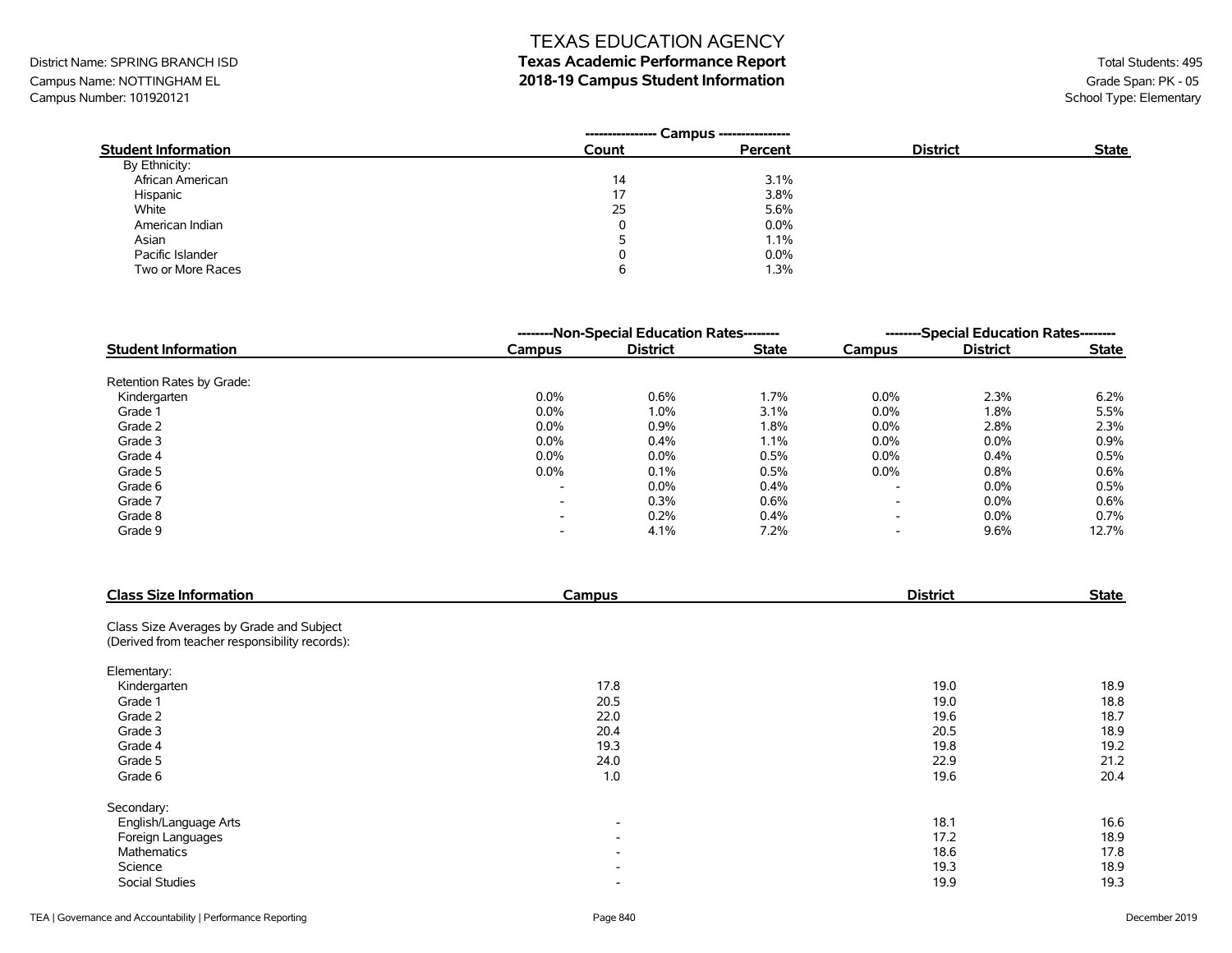## District Name: SPRING BRANCH ISD **Texas Academic Performance Report** Total Students: 495

Campus Name: NOTTINGHAM EL **2018-19 Campus Staff Information**<br>Campus Number: 101920121<br>School Type: Elementary Campus Number: 101920121

|                                           | ---------------- Campus ---------------- |         |                 |              |
|-------------------------------------------|------------------------------------------|---------|-----------------|--------------|
| <b>Staff Information</b>                  | Count/Average                            | Percent | <b>District</b> | <b>State</b> |
| <b>Total Staff</b>                        | 46.8                                     | 100.0%  | 100.0%          | 100.0%       |
| Professional Staff:                       | 38.9                                     | 83.2%   | 65.3%           | 64.1%        |
| Teachers                                  | 32.9                                     | 70.3%   | 51.3%           | 49.8%        |
| <b>Professional Support</b>               | 4.0                                      | 8.6%    | 10.1%           | 10.1%        |
| Campus Administration (School Leadership) | 2.0                                      | 4.3%    | 2.9%            | 3.0%         |
| <b>Educational Aides:</b>                 | 7.9                                      | 16.8%   | 8.8%            | 10.3%        |
| Librarians & Counselors (Headcount):      |                                          |         |                 |              |
| Librarians                                |                                          |         |                 |              |
| Full-time                                 | 1.0                                      | n/a     | 38.0            | 4,414.0      |
| Part-time                                 | 0.0                                      | n/a     | 0.0             | 572.0        |
| Counselors                                |                                          |         |                 |              |
| Full-time                                 | 1.0                                      | n/a     | 75.0            | 12,433.0     |
| Part-time                                 | 0.0                                      | n/a     | 4.0             | 1,097.0      |
| Total Minority Staff:                     | 16.9                                     | 36.1%   | 53.5%           | 50.4%        |
| Teachers by Ethnicity and Sex:            |                                          |         |                 |              |
| African American                          | 2.0                                      | 6.1%    | 7.7%            | 10.6%        |
| Hispanic                                  | 4.0                                      | 12.2%   | 28.6%           | 27.7%        |
| White                                     | 21.9                                     | 66.6%   | 57.8%           | 58.4%        |
| American Indian                           | 0.0                                      | 0.0%    | 0.4%            | 0.3%         |
| Asian                                     | 4.0                                      | 12.2%   | 4.1%            | 1.7%         |
| Pacific Islander                          | 0.0                                      | 0.0%    | 0.0%            | 0.2%         |
| Two or More Races                         | 1.0                                      | 3.0%    | 1.5%            | 1.1%         |
| Males                                     | 2.0                                      | 6.1%    | 21.6%           | 23.8%        |
| Females                                   | 30.9                                     | 93.9%   | 78.4%           | 76.2%        |
| Teachers by Highest Degree Held:          |                                          |         |                 |              |
| No Degree                                 | 0.0                                      | 0.0%    | 0.4%            | 1.4%         |
| <b>Bachelors</b>                          | 22.9                                     | 69.6%   | 71.0%           | 73.6%        |
| <b>Masters</b>                            | 8.0                                      | 24.3%   | 27.1%           | 24.3%        |
| Doctorate                                 | 2.0                                      | 6.1%    | 1.5%            | 0.7%         |
| Teachers by Years of Experience:          |                                          |         |                 |              |
| <b>Beginning Teachers</b>                 | 2.8                                      | 8.5%    | 4.7%            | 7.0%         |
| 1-5 Years Experience                      | 7.0                                      | 21.3%   | 28.2%           | 28.9%        |
| 6-10 Years Experience                     | 4.0                                      | 12.2%   | 18.1%           | 19.0%        |
| 11-20 Years Experience                    | 12.1                                     | 36.8%   | 29.4%           | 29.3%        |
| Over 20 Years Experience                  | 7.0                                      | 21.3%   | 19.5%           | 15.7%        |
| Number of Students per Teacher            | 15.0                                     | n/a     | 15.4            | 15.1         |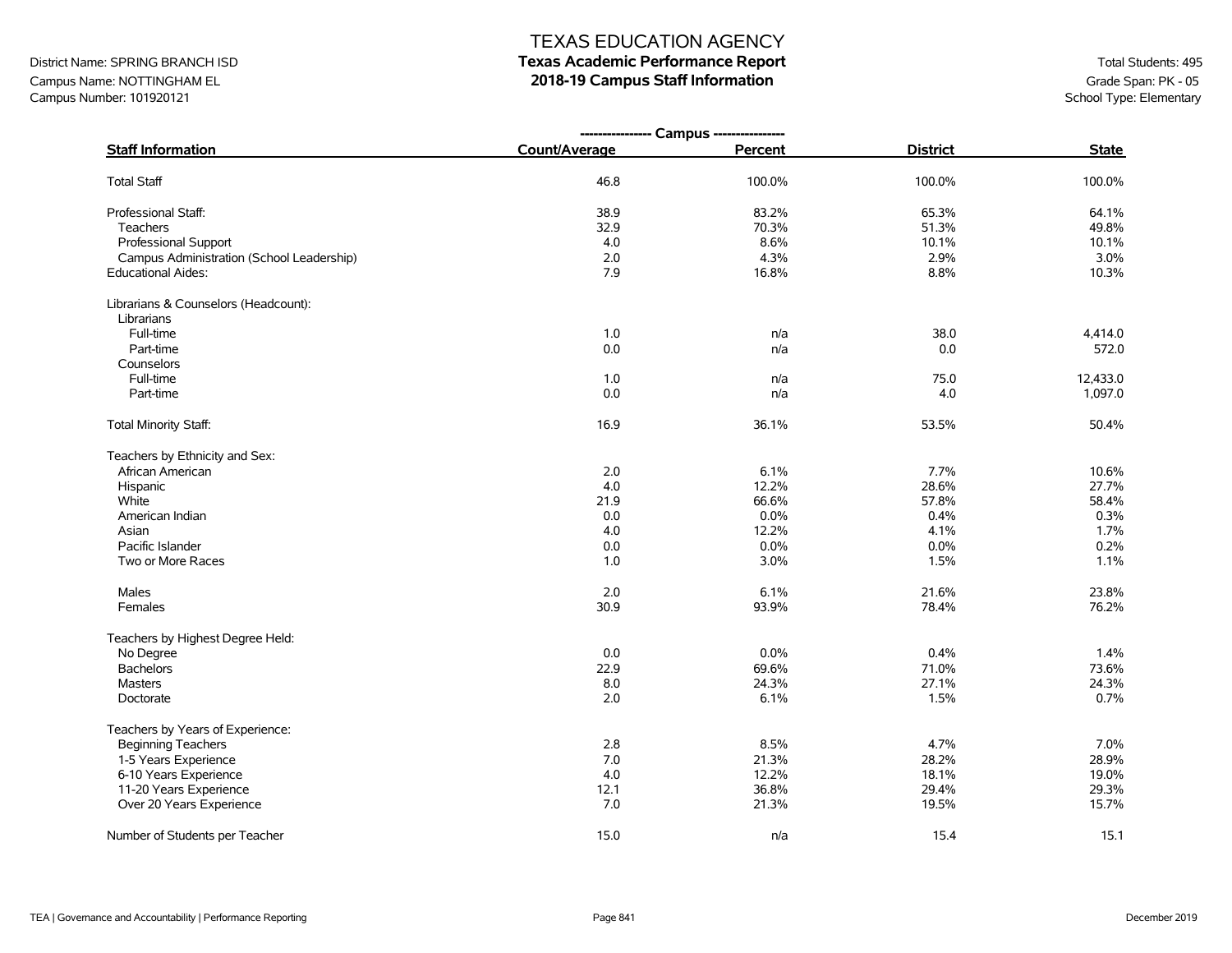### District Name: SPRING BRANCH ISD **Texas Academic Performance Report** Total Students: 495

Campus Name: NOTTINGHAM EL **2018-19 Campus Staff Information**<br>Campus Number: 101920121<br>School Type: Elementary Campus Number: 101920121

| <b>Staff Information</b>                                             | <b>Campus</b> | <b>District</b> | <b>State</b> |
|----------------------------------------------------------------------|---------------|-----------------|--------------|
| Experience of Campus Leadership:                                     |               |                 |              |
| Average Years Experience of Principals                               | 7.0           | 7.3             | 6.3          |
| Average Years Experience of Principals with District                 | 7.0           | 6.8             | 5.4          |
| Average Years Experience of Assistant Principals                     | 11.0          | 7.0             | 5.3          |
| Average Years Experience of Assistant Principals with District       | 11.0          | 6.7             | 4.7          |
| Average Years Experience of Teachers:                                | 13.4          | 11.9            | 11.1         |
| Average Years Experience of Teachers with District:                  | 9.9           | 8.1             | 7.2          |
| Average Teacher Salary by Years of Experience (regular duties only): |               |                 |              |
| <b>Beginning Teachers</b>                                            | \$59,000      | \$54,635        | \$47,218     |
| 1-5 Years Experience                                                 | \$55,393      | \$55,186        | \$50,408     |
| 6-10 Years Experience                                                | \$56,500      | \$57,630        | \$52,786     |
| 11-20 Years Experience                                               | \$63,811      | \$60,455        | \$56,041     |
| Over 20 Years Experience                                             | \$66,793      | \$67,953        | \$62,039     |
| Average Actual Salaries (regular duties only):                       |               |                 |              |
| <b>Teachers</b>                                                      | \$61,356      | \$59,643        | \$54,122     |
| Professional Support                                                 | \$65,719      | \$72,536        | \$64,069     |
| Campus Administration (School Leadership)                            | \$89,944      | \$93,872        | \$78,947     |
| Instructional Staff Percent:                                         | n/a           | 64.1%           | 64.5%        |
| Contracted Instructional Staff (not incl. above):                    | 2.2           | 633.8           | 6,043.6      |